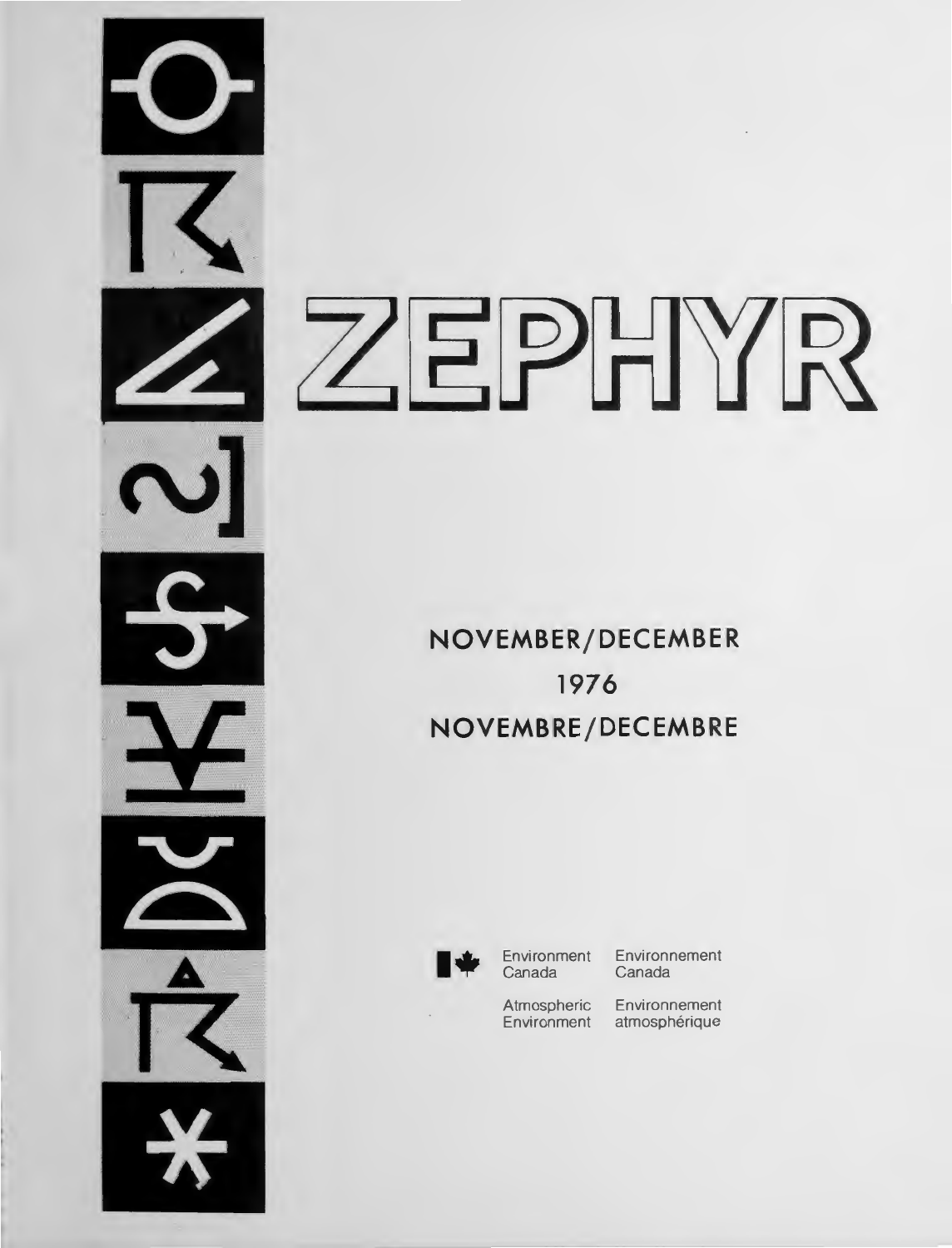# **ZEPHYR**

# **NOVEMBER/DECEMBER 1976 NOVEMBRE/DECEMBRE**

Published Under Authority of the Assistant Deputy Minister

Publié avec l'autorité du Sous-ministre adjoint Atmospheric Environment Service Service de l'environnement atmospherique

editor/la redactrice: B.M. Brent

|                                                                       | Page |
|-----------------------------------------------------------------------|------|
|                                                                       |      |
|                                                                       |      |
| Organisation météorologique mondiale, commission des systèmes de base | 6    |
|                                                                       |      |
|                                                                       |      |
|                                                                       |      |
|                                                                       |      |
|                                                                       |      |
|                                                                       |      |
|                                                                       |      |
|                                                                       |      |
|                                                                       |      |
|                                                                       |      |
|                                                                       |      |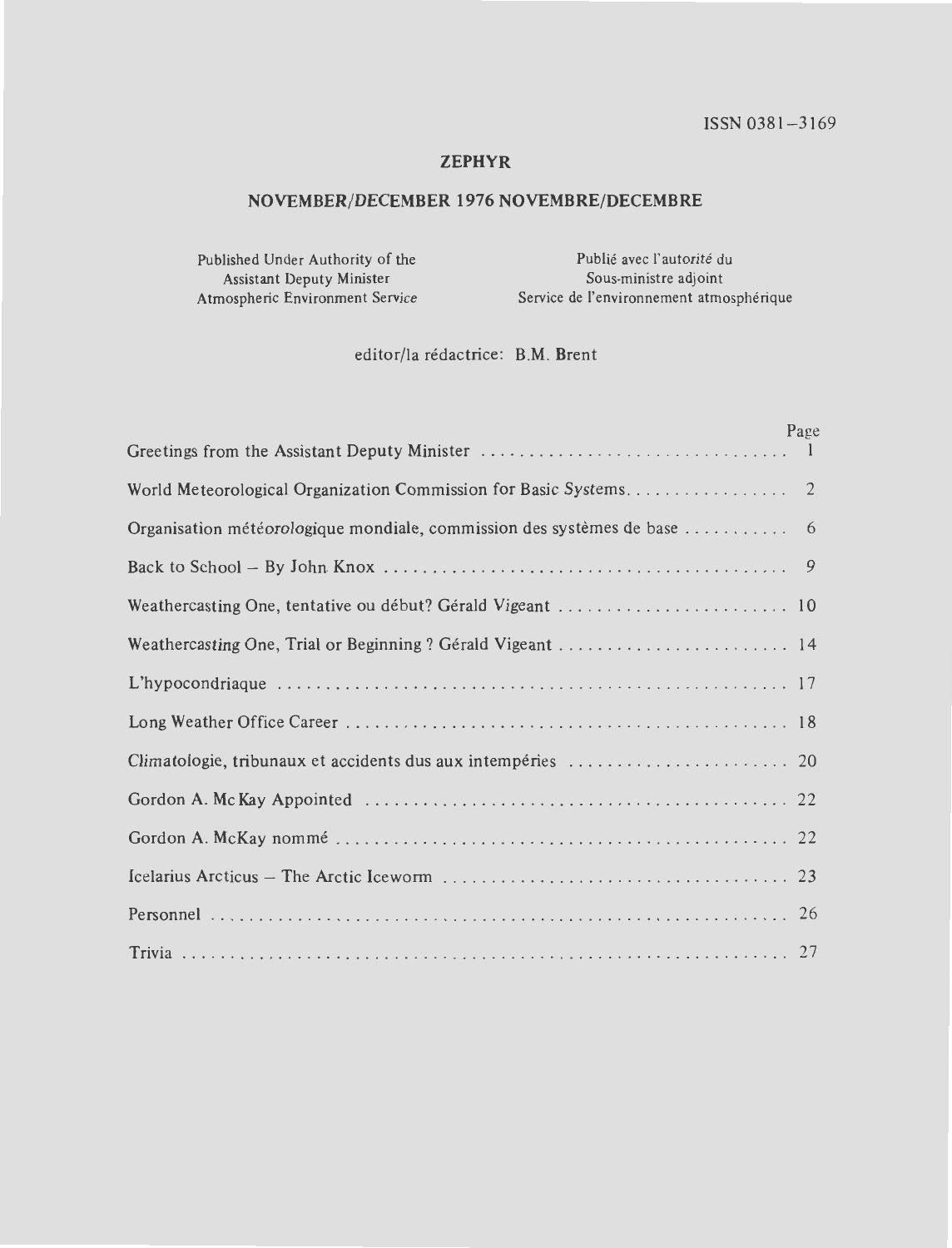

*J.R.H. Noble, Assistant Deputy Minister, Atmospheric Environment Service/sous-ministre adjoint, Service de l'environnement atmospherique 1964- 1976.* 

By the time this issue of Zephyr reaches you, I shall have retired from the Government Service. It is with mixed emotions, therefore, that I extend to all Zephyr readers Christmas Greetings and best wishes for health, happiness and success in 1977 and the years which follow. I am confident that the AES team will continue to respond with dedication and enthusiasm to present-day challenges and to those which may develop in the future.

Au moment où vous lirez ce numéro de Zephyr, je serai à la retraite. C'est donc avec une certaine émotion que je souhaite à tous les lecteurs de Zephyr de joyeuses fêtes et mes meilleurs voeux de santé, de bonheur et de succès pour 1977 et les années qui suivront. Je suis sûr que l'équipe du SEA continuera a relever avec devouement et enthousiasme les defis actuels et futurs.

**J.R.H.** Noble, Assistant Deputy Minister, Atmospheric Environment Service

**J.R.H.** Noble, sous-ministre adjoint, Service de l'environnement atmosphérique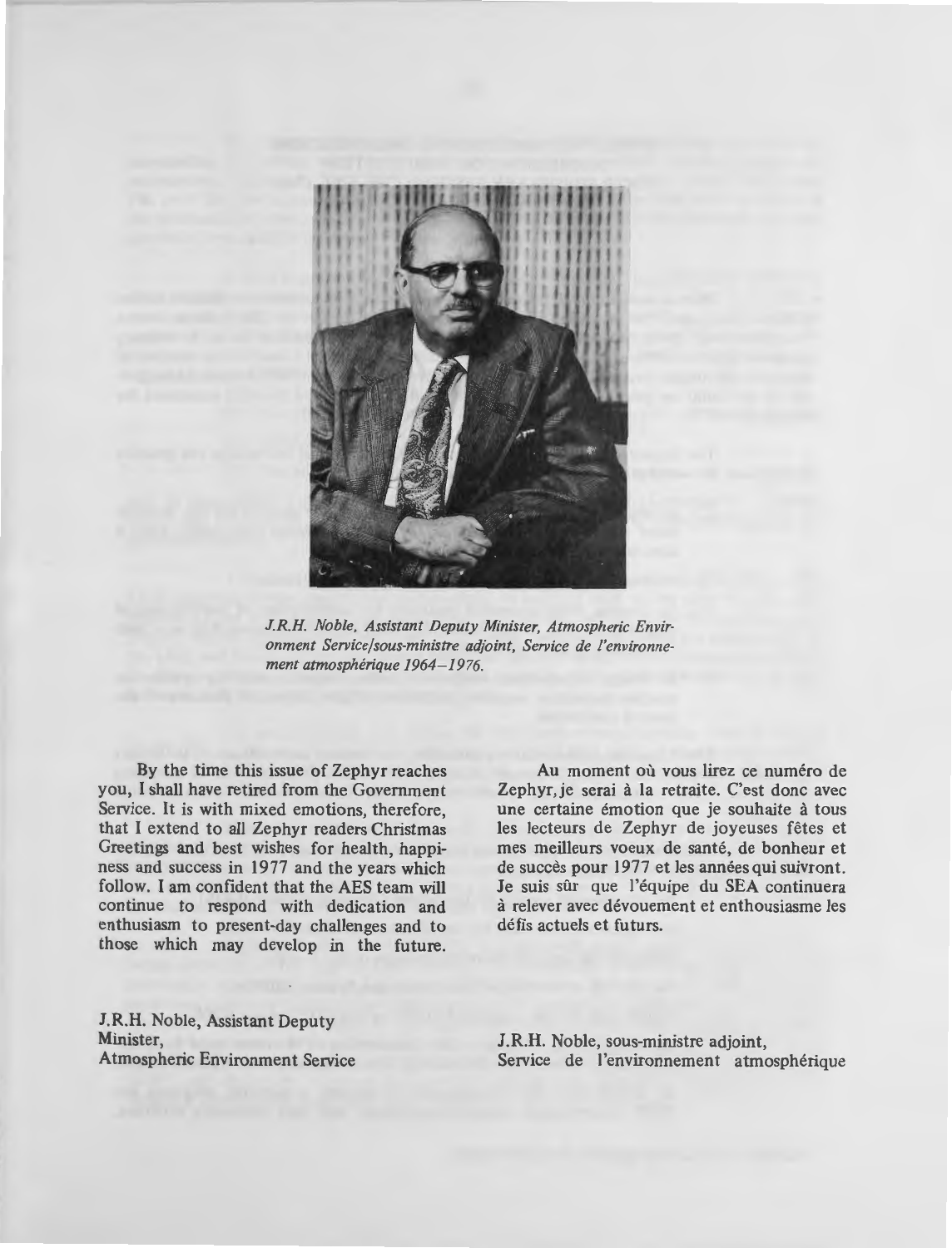# **WORLD METEOROLOGICAL ORGANIZATION COMMISSION FOR BASIC SYSTEMS EXTRAORDINARY SESSION: CBS-EXT. (76) GENEVA, November 1- 12, 1976**

#### By **H.B.** Kruger

The normal interval between sessions of the Commissio:1 for Basic Systems (CBS) is four years. The first ex traordinary session in the history of the CBS, held in Geneva November 1-12, 1976, was organized because of the need expressed at the sixth ordinary session (CBS-YI: 1974, Belgrade), to schedule an extra session to deal with a number of operationally urgent matters related to the World Weather Watch (WWW) before the beginning of the build up phase of the First Global **GARP\*** Experiment (FGGE) scheduled for September 1977.

The importance of FGGE in advancing meteorological knowledge and practice throughout the world is evident from its four major objectives:

- (1) to obtain a better understanding of atmospheric motion for the development of more realistic models for extended range forecasting, general circula tion studies and climate;
- (2) to assess the ultimate predictability of weather systems;
- (3) to develop more powerful methods for assimilation of meteorological observations and, in particular, for using non-synchronous data as a basis for predicting large-scale motion ;
- (4) to design an optimum composite meteorological observing system for routine numerical weather prediction of the large-scale features of the general circulation.

The Canadian representatives attending the session were Messrs H.B. Kruger (principal delegate) and W.L. Gutzman (delegate). Mr. G.M. Shimizu, who is attending the Centre d'Etudes lndustrielles in Geneva, acted as an observer whenever his schedule permitted.

The most urgent of the matters which the delegates were asked to deal with by Dr. O. Lõnqvist, the CBS President, were:

- the adoption of a guide on the Global Observing System (GOS);
- new international codes for the distribution of satellite data;
- codes for the Special Observing Systems of the FGGE;
- the Manual on the Global Data Processing System (GDPS);
- a draft plan for the support of FGGE by the GDPS of the **WWW;**
- the adoption of a Guide on the Automation of Meteorological Telecommunication Centres in the Global Telecommunications System (GTS) ;
- an action plan for implementing systematic monitoring programs for WWW observational, telecommunications, and data processing activities.

\*GARP = Global Atmospheric Research Project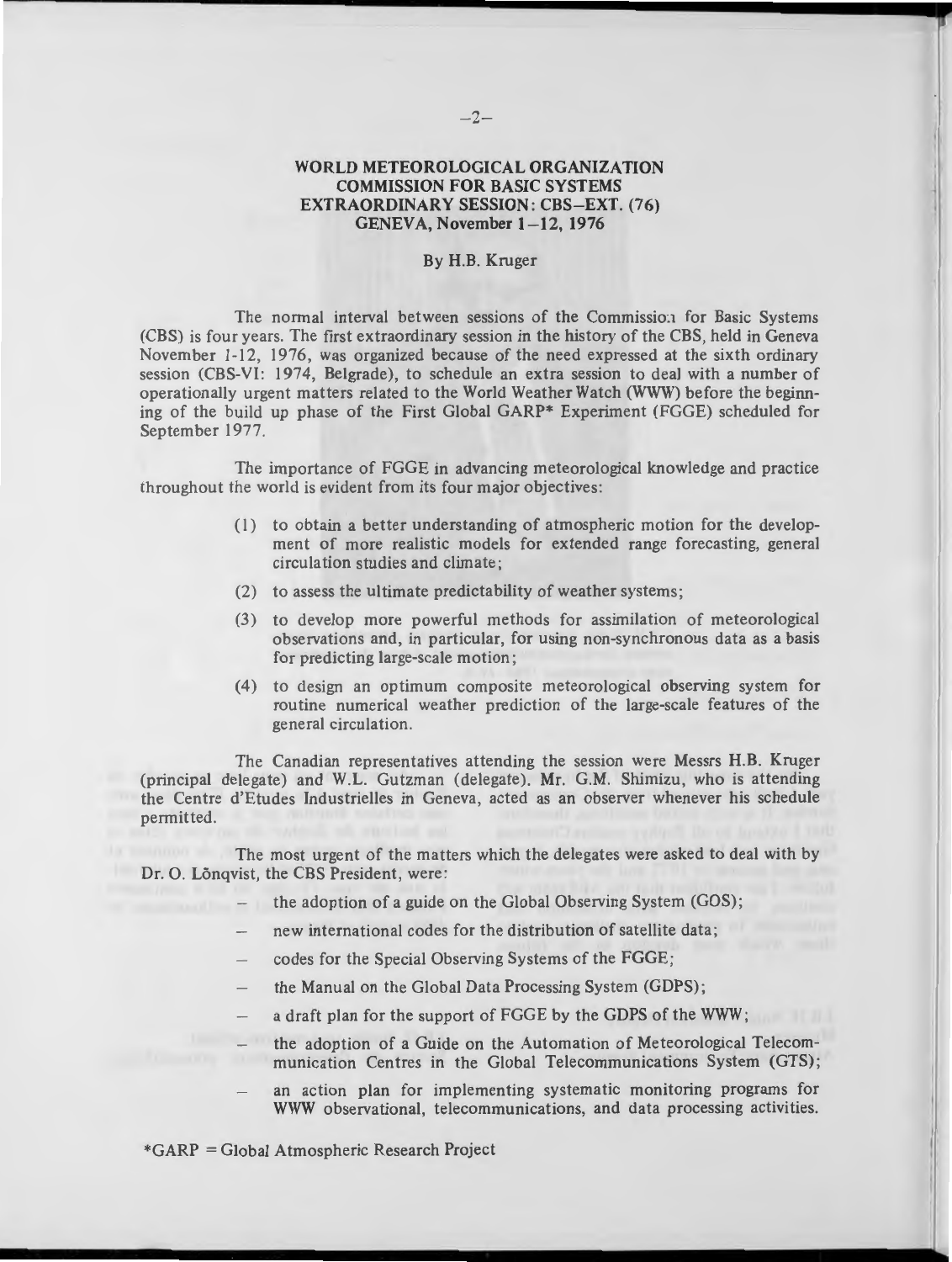A particular problem which received considerable attention was the confusion surrounding the coding of synoptic weather reports from automatic weather stations for international exchange. The CBS decision was to encourage members to use WMO code FM 14-V for new automatic installations, but to allow use of either FM 11-V or FM 14-V for automatic or mixed stations in the Basic Synoptic Network with the provision that only one code form shall be used at any given station.

A view expressed by a number of delegates was that the decision by CBS-VI to defer the implementation of a new synoptic code was, in retrospect, in error. The decision must stand, however, until the FGGE is completed. In this connection, the Commission requested that the Working Group on Codes resume a detailed review of the question of a common code for exchanging data from different surface observational configurations, taking into full consideration, inter alia:

- (i) the operational characteristics of manned, automatic and mixed stations;
- (ii) the needs of data processing programs;
- (iii) the needs of data archiving for climatological purposes;

and, in cooperation with experts on the GDPS, GOS and from the Commission on Instruments and Methods of Observation (CIMO), develop proposals for implementation in the post FGGE period.

A draft of seven chapters of a Guide for the GOS was adopted for publication. These chapters involve useful guidance material on subjects such as the elements and composition of the surface-based and space-based sub-systems, the reduction of sensor data, and quality control. Planned early additions to the Guide involve monitoring the performance of the GOS and the optimum mix (space-based and surface-based) of observing systems. Work on these additions is in hand, and they will be issued as soon as possible after the volume containing the first seven chapters is distributed.

The international code forms for the distribution of satellite data on vertical distriburion of pressure, temperature and humidity (SATEM), satellite clear radiance observations (SARAD), and satellite observations of wind, surface temperature, clouds and radiation (SATOB), were approved for international use effective July 1, 1977.

Three codes were approved for the transmission of data from the FGGE Special Observing System  $-$  they will come into effect on July 1, 1977, and will be rescinded after FGGE is concluded. The codes are for reporting upper-level pressure, temperature, humidity and wind from sondes released by carrier balloons or aircraft (TEMP DROP), constantlevel balloon data (COLBA), and drifting buoy systems (DRIBU).

A draft Manual on the GDPS was approved, and it should appear in print before July 1978. The Present Guide on the GDPS will have to be revised as some of the material is now duplicated in the manual. This is because, in some cases, what were once guidelines have now become regulatory material ; this is what distinguishes a "guide" from a "manual". In addition, much of the material describing analysis and forecasting methods and models were based on practices which have become obsolete, and, therefore, require updating. The new manual on the GDPS will describe the organization and functions of the GDPS, and define the minimum standards of real-time data processing activities at World, Regional and National Meteorological Centres.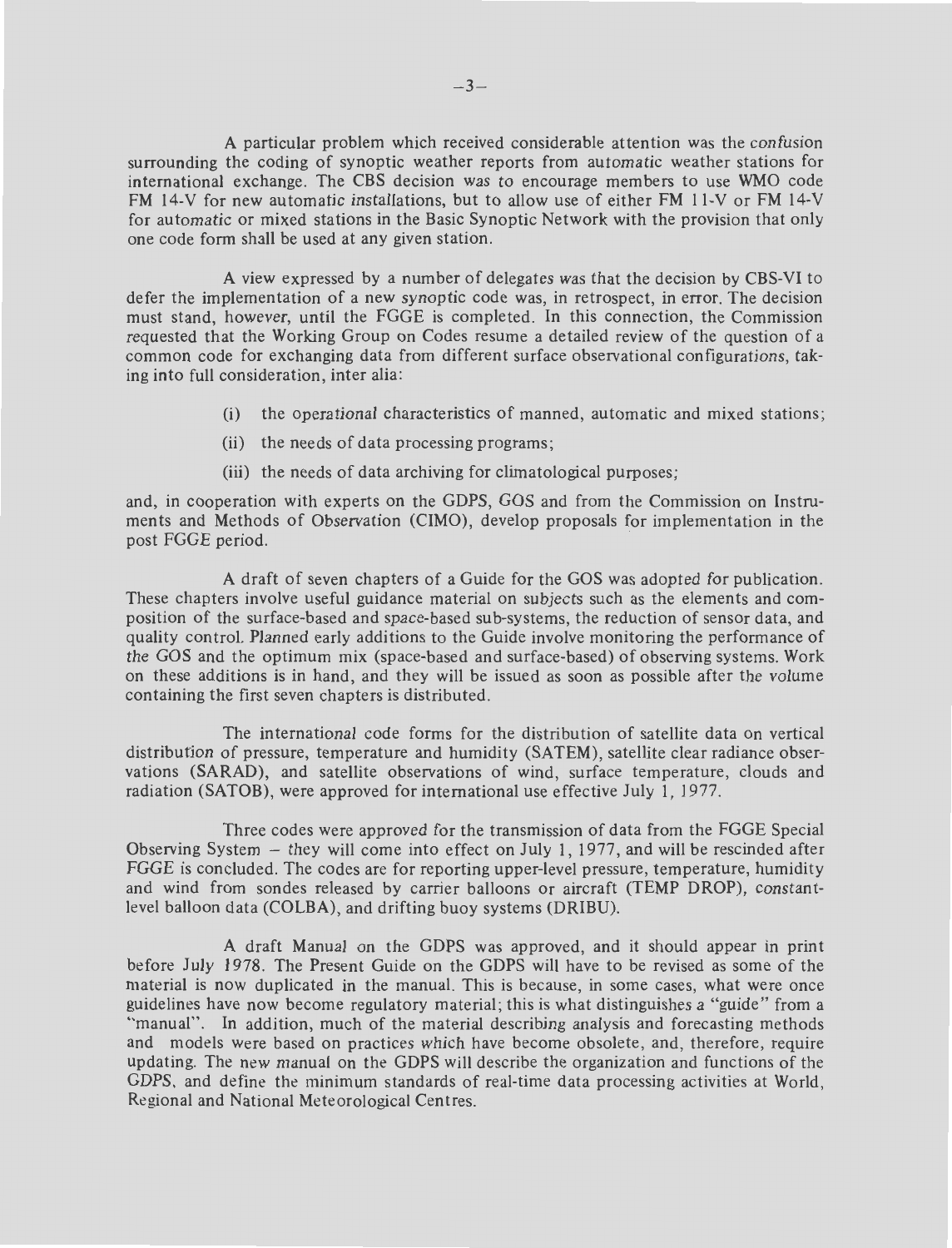A draft plan for the support of FGGE by the GDPS was approved. It details the procedures which will be followed for overall FGGE data management, including data collection, processing, archiving and exchange.

It has been evident for some time that a Guide on the Automation of Meteorological Telecommunication Centres is required. A draft guide which had been prepared for the WMO by a consultant was approved for publication . In addition, the WMO will be collecting information from member countries which operate automated telecommunication centres, and will make this information available to any member contemplating such a move.

An international identifier system has been adopted for environmental data buoy systems. This means that all buoys, whether fixed, drifting on floating ice, in oceans, or in inland waters will carry unique identifiers controlled by the WMO.

Possibly the most stimulating aspect of the session was the afternoon devoted to scientific lectures and discussions. Dr. Clifford A. Spohn, the Deputy Director of the U.S. National Environmental Satellite Centre, presented a film on advances in the understanding of weather systems from satellites. This film demonstrated clearly the utility of satellite observations in understanding hurricanes and mesoscale phenomena such as fog, thunderstorms, tornadoes, air pollution effects and forest fires. A film on the GARP Atmospheric Tropical Experiment (GATE) was introduced by Dr. J .L. Rasmussen from the WMO Secretariat. A lecture on the interpretation of large-scale numerical weather prediction in terms of weather for local forecasting purposes by Dr. L. Bengtsson of the European Centre for Medium-Range Weather Forecasting (ECMWF) provoked considerable discussion. Perhaps the most important point he made was that Weather Services should develop both models based on the fundamental dynamical and thermodynamic equations and models based on statistical techniques. The most popular of the latter are those referred to as "Model Output Statistics". The danger with concentrating only on these is that forecasting methods become "model bound" and a shift to improved models is extremely complex.

The CBS President, in his closing address, said that, in his opinion, the success of the session in developing a workable plan for WWW monitoring was of utmost importance. The monitoring plan which was produced crowned the first attempt by the WMO in this direction. It will have immediate bearing on GARP and FGGE, and will provide a concrete basis for the continuing improvement of the operation of the WWW. Regulations on the transmission of observational data and proce sed information, as well as on a system of quality control, have now been firmly established. CBS-Ext. (76) will undoubtedly be remembered in the future for its pioneering work in establishing a monitoring program for the World Weather Watch.

The text of the plan for monitoring the WWW will be published as an attachment to the Manual on the GTS and the Manual on the GDPS, and as a chapter in the Guide on the GOS. It will also, of course, appear in the abridged report of the Extraordinary CBS Session (76). Because of its great potential impact on AES activities, it is inevitable that a broad cross-section of AES members will be studying the plan with care, and using it in planning and organizing their activities.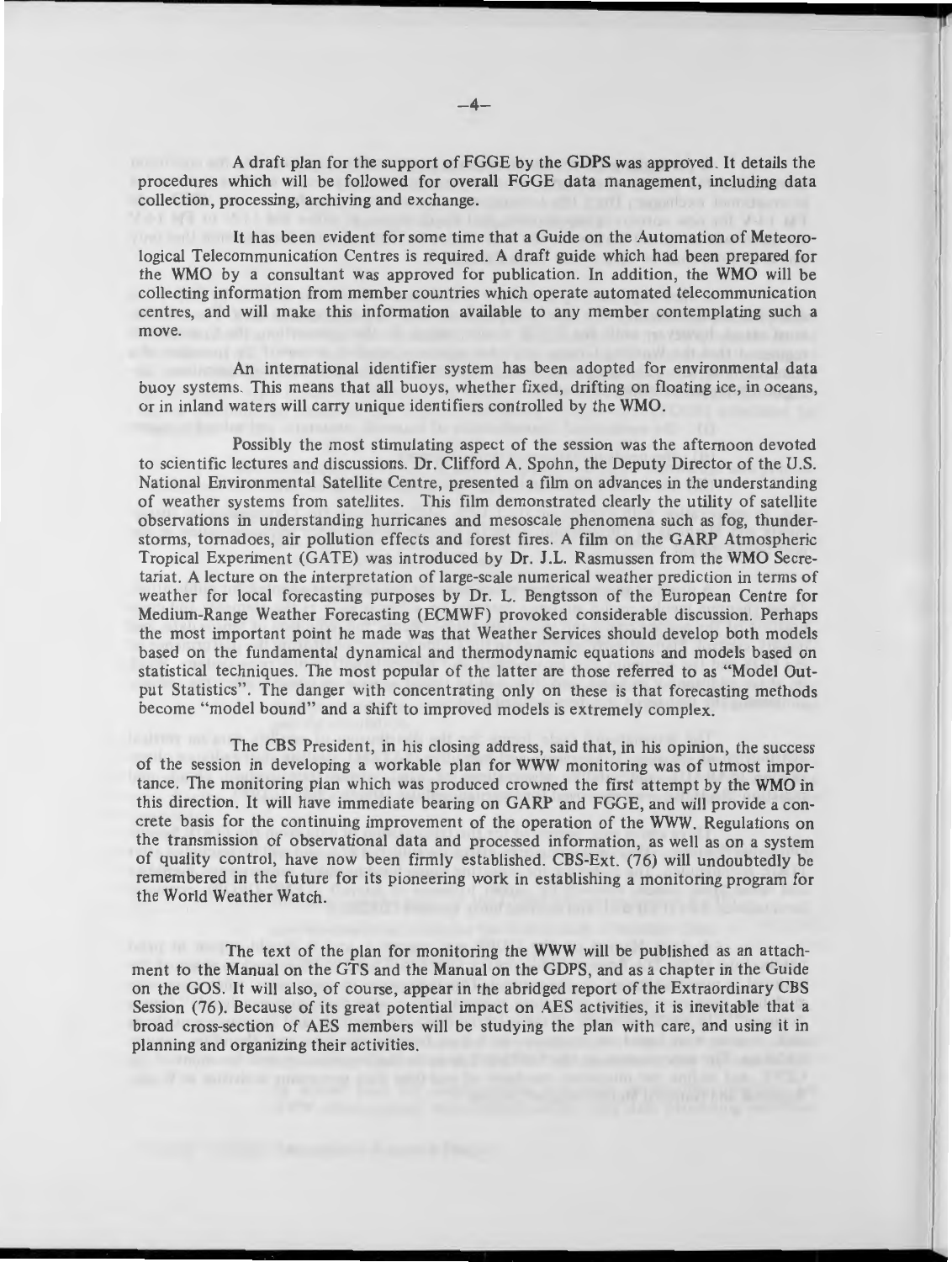

*Canadian delegate W.L. Gutzman (right) at work in Committee B of CBS-Ext (76). A la droite de la photo, !'on peut voir le delegue canadien, W.L. Gutzman, au travail d l'interieur du Comite B de la CBS-Ext. ( 76).* 



*Canadian delegate H. B. Kruger.(foreground) at work in Committee A of CBS-Ext (76).* 

**A** */'avant de la photo, /'on aperroit le delegue canadien, H.B. Kruger, travaillant d l'interieur du Comite A de la CBS-Ext. (76).*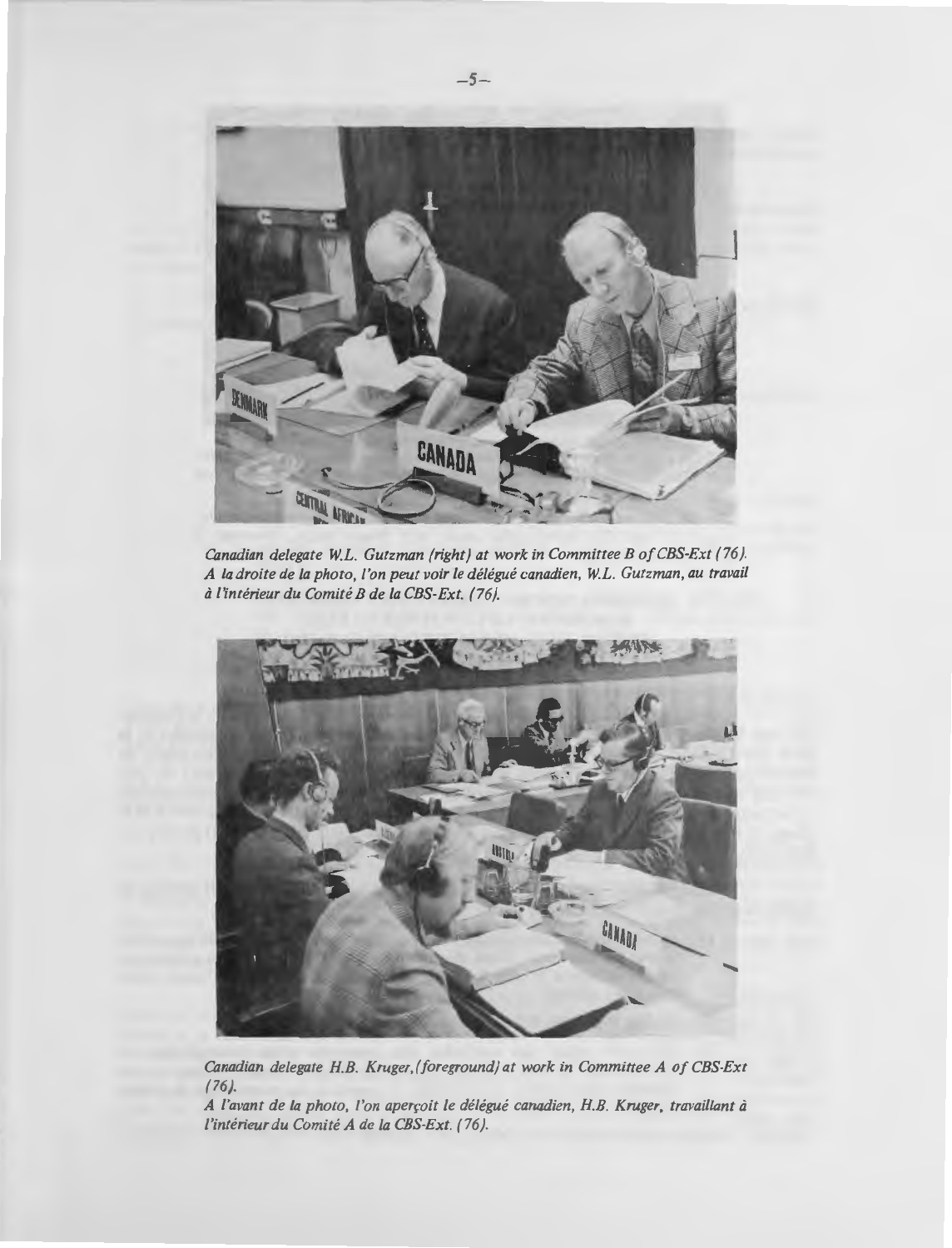

*CBS-Ext (76) in Plenary Session. Canadian delegates in foreground, left to right: G.M. Shimizu, (observer); H.B. Kruger, (Principal delegate); W.L. Gutzman, delegate.* 

*CBS-Ext. (76) en session pleniere. A /'avant se trouve* la *delegation canadienne; de g.* ti *d.* , *MM. G.M. Shimizu, observateur, H.B. Kruger, delegue principal, et W.L. Gutzman, delegue.* 

# **ORGANISATION METEOROLOGIQUE MONDIALE COMMISSION DES SYSTEMES DE BASE SESSION EXTRAORDINAIRE: CSB-EXT. (76) GENEVE, ler - 12 Novembre 1976**  par **H.B.** Kruger

II y a normalement un intervalle de quatre ans entre Jes sessions de la Commission des systèmes de base (CSB). La première session extraordinaire dans les annales de la CSB, qui a eu lieu à Genève du 1<sup>er</sup> au 12 novembre 1976, a été organisée en raison du besoin, exprimé au cours de la sixième session ordinaire (CBS-VI, 1974, Belgrade), de prévoir une session supplémentaire pour traiter d'un certain nombre de questions opérationnelles urgentes se rapportant à la Veille météorologique mondiale (VMM) avant le début de la phase de mise en route de la Premiere experience mondiale du GARP\* (PEMG) prevu pour septembre 1977.

L'importance de la PEMG pour l'évolution des connaissances et des techniques météorologiques dans le monde entier ressort de ses quatre objectifs principaux :

- 1) acquérir une meilleure compréhension du mouvement atmosphérique dans le but de mettre au point des modèles plus réalistes pour la prévision à longue échéance et une meilleure compréhension de la circulation générale et du climat;
- 2) évaluer la prévisibilité ultime des systèmes météorologiques;
- 3) mettre au point des méthodes plus puissantes pour l'assimilation des observations météorologiques et, en particulier, pour l'utilisation des données asynchrones pour établir la prévision du mouvement à grande echelle;

\*GARP: Programme de recherches sur l'atmosphère globale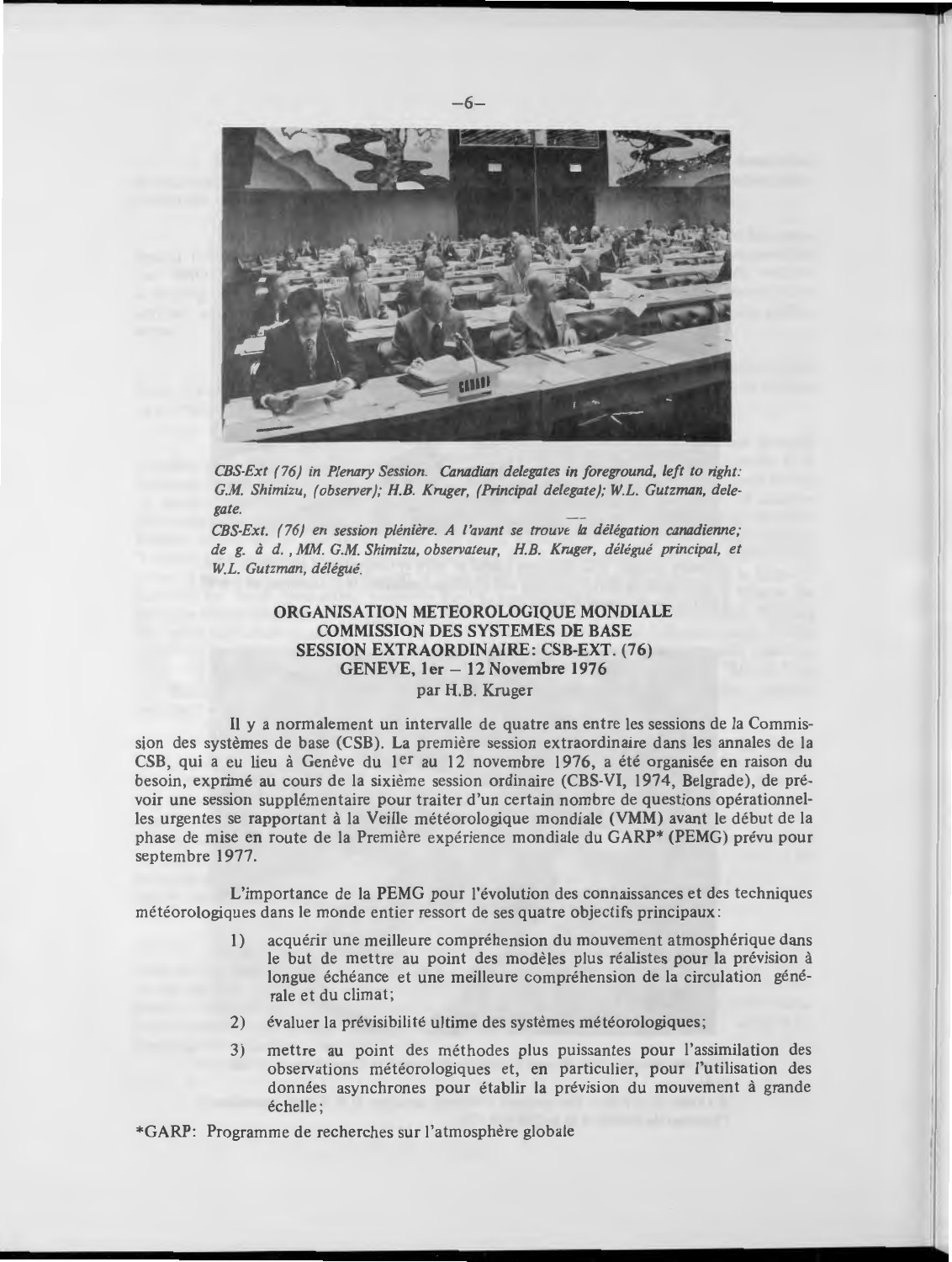4) concevoir un système d'observation météorologique synchrone optimal pour la prévision météorologique numérique courante des caractéristiques à grande échelle de la circulation générale.

Le Canada était représenté à la session par MM. H.B. Kruger (délégué principal) et W.L. Gutzman (délégué). M. G.M. Shimizu, qui suit des cours au Centre d'études industrielles à Genève, y assistait en qualité d'observateur dans la mesure où son emploi du temps le lui permettait.

M. Löngvist, président de la CSB, a demandé aux délégués de traiter en priorité les questions suivantes:

- adoption d'un guide du systeme mondial d'observation (SMO) ;
- nouveaux codes internationaux pour la diffusion des donnees recueillies par satellite;
- codes pour les systèmes d'observation spéciaux de la PEMG;
- manuel du système mondial de traitement des données (SMTD);
- projet de plan d'assistance du SMTD à la PEMG dans le cadre de la VMM;
- adoption d'un Guide pour l'automatisation des centres de télécommunications météorologiques du système mondial de télécommunications  $(SMT)$ ;
- plan d'action pour la mise en oeuvre de programmes systématiques de contrôle des activités en matière d'observation, de télécommunications et de traitement des données dans le cadre de la VMM.

La confusion qui entoure le chiffrement pour l'échange international des messages météorologiques synoptiques des stations météorologiques automatiques a fait l'objet d'une étude minu tieuse. La CSB a décidé d'encourager les Membres à utiliser le code FM 14-V de l'OMM pour les nouvelles installations automatiques, mais de leur permettre d'utiliser le code FM 11-V ou le code FM 14-V pour les stations automatiques ou mixtes du réseau synoptique de base à condition de n'employer qu'une seule forme symbolique pour une station donnée.

Un certain nombre de délégués estiment que la décision prise par la CSB au cours de la sixieme session , de reme ttre la mise en vigueur d'un nouveau code synoptique constitue, rétrospectivement, une erreur. La décision doit cependant être maintenue jusqu'à la fin de la PEMG. Dans le même ordre d'idée, la Commission a demandé que le Groupe de travail des codes reprenne une étude détaillée de la question d'un code commun pour l'échange des données de différentes configurations d'observation en surface, compte tenu entre autres:

L'ébauche de sept chapitres du Guide de SMO a été adoptée pour publication. Dans ces chapitres on trouve des renseignements très utiles sur des sujets comme les éléments et la composition de sous-systèmes basés en surface ou dans l'espace, la réduction des données de capteurs et le contrôle de la qualité. On envisage d'insérer, d'ici peu, dans le Guide, des chapitres relatifs à la surveillance du fonctionnement du SMO et à la combinaison optimale (base spatiale et base en surface) des systèmes d'observation. Ces chapitres, en cours de rédaction, seront publiés aussitôt que possible après la diffusion du volume contenant les sept premiers chapitres.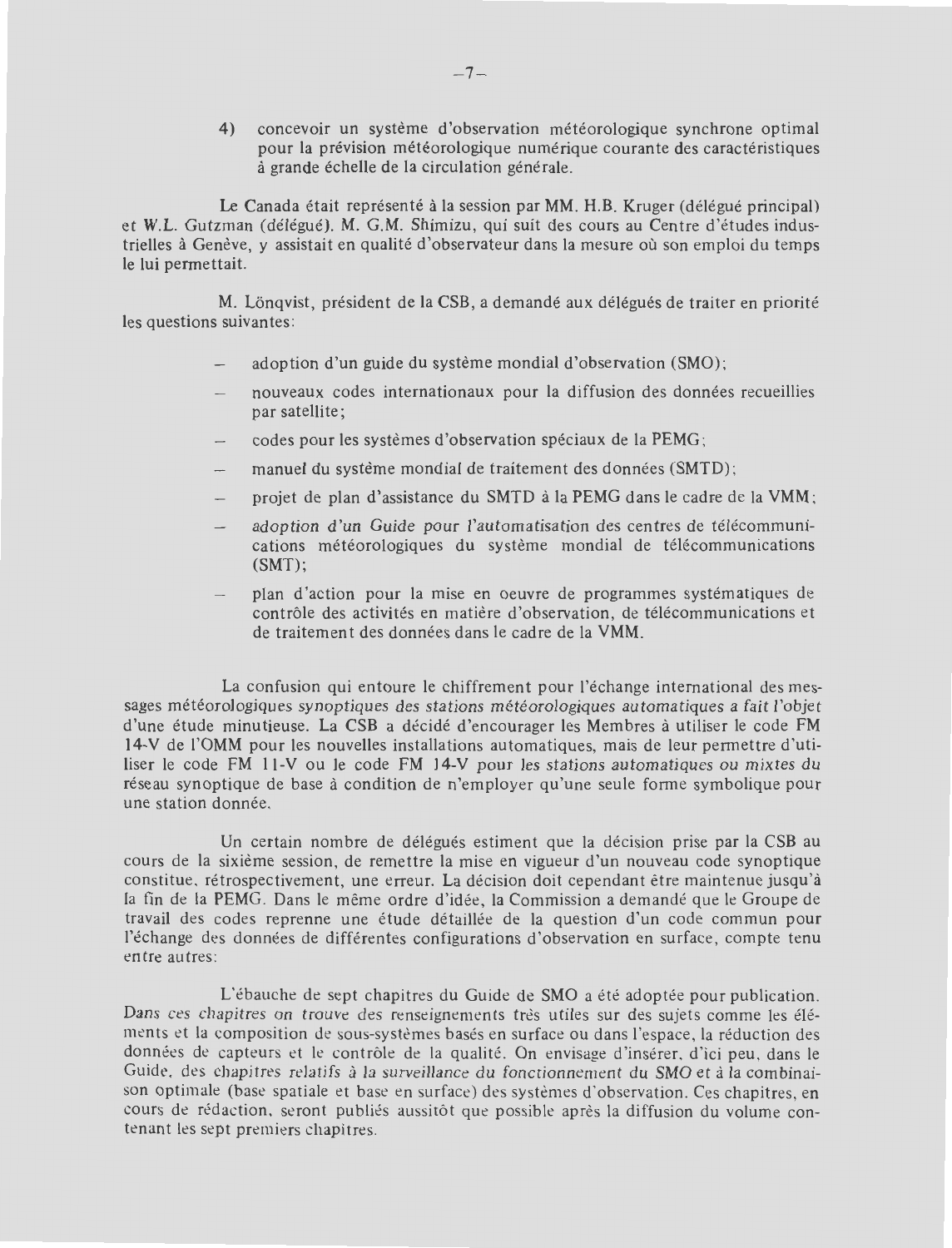La nécessité d'avoir un guide sur l'automatisation des centres de télécommunica tions meteorologiques s'impose depuis un certain temps. L'ebauche d'un guide prepare pour l'OMM par un expert-conseil a ete approuvee a des fins de publication. **L'OMM** doit aussi recueillir des renseignements aupres des Etats membres qui exploitent des centres de telecommunications automatises et mettre ces renseignements a la disposition de tout Etat membre qui envisage une telle exploitation.

Un système international d'indicateurs a été adopté pour les stations bouées de mesure de l'environnement. Il en résulte que toutes les bouées, qu'elles soient mouillées, derivantes, sur des glaces flottantes, dans des oceans ou dans des eaux interieures, doivent etre dotees d 'un indicatif individuel place sous le controle de **l'OMM.** 

L'apres-midi consacre aux conferences et discussions scientifiques constitue certainement !'aspect le plus stimulant de la session. **M.** Clifford A. Spohn, directeu r adjoint du *National Environmen tal Satellite Centre* des Etats-Unis a presente un film sur Jes progres accomplis, grace aux satellites, dans le domaine de la comprehension des systemes meteorologiques. Ce film montre clairement l'utilité des observations par satellite pour la compréhension des ouragans et des phénomènes à moyenne échelle tels que le brouillard, les orages, les tornades, les effets de la pollution atmosphérique et les incendies de forêt. M. J.L. Rasmussen, du Secrétariat de l'OMM, a présenté un film sur l'Expérience tropicale du GARP dans l'Atlantique (ETGA). Un grand débat a eu lieu à la suite de la conférence que M.L. Bengtsson, du Centre européen de prévisions météorologiques à moyen terme (CEPM), a donnée sur l'interprétation des prévisions météorologiques numériques à grande échelle à des fins de previsions locales. Le point le plus important qu'il a fait ressortir est, semble-t-il, que les services météorologiques doivent mettre au point tant des modèles basés sur les équations dynamiques et thermodynamiques fond amentales que des modèles basés sur des techniques statistiques. Parmi ces dernières, les plus connues sont les statisques des prévisions numériques. Les méthodes de prévision risquent, en se concentrant exclusivement sur ces methodes, d'etre limitees par le modele, et le passage a un modele ameliore est extremement complique.

Dans son discours de clôture, le président de la CSB a déclaré qu'à son avis il etait de la plus haute importance que la session ait reussi a mettre au point un programme exécutable de contrôle du fonctionnement de la VMM. Le programme de contrôle établi, qui a couronné la première tentative de l'OMM dans cette voie, doit avoir des répercussions immédiates sur le GARP et la PEMG et servir de base concrète à l'amélioration constante de l'exploitation de la VMM. Les règlements relatifs à la transmission des données brutes et traitees ainsi qu'a un systeme de controle de la qualite sont maintenant bien etablis. Cette session ex traordinaire de la CSB marquera certainemen t, car elle a fait oeuvre de pionnier en creant un programme de controle du fonctionnement de la Veille meteorologique mondiale.

Le texte de ce programme doit être publié comme annexe du manuel du SMT et du manuel du SMDT, et comme chapitre du guide du SMO. Et bien sûr, il doit aussi paraître dans le rapport abrégé de la session extraordinaire de la CSB (76). Ce programme a de grandes chances de se répercuter sur les activités du SEA; c'est pourquoi un large éventail de membres du SEA va, à coup sûr, l'étudier minutieusement et l'utiliser pour planifier et organiser ses activités.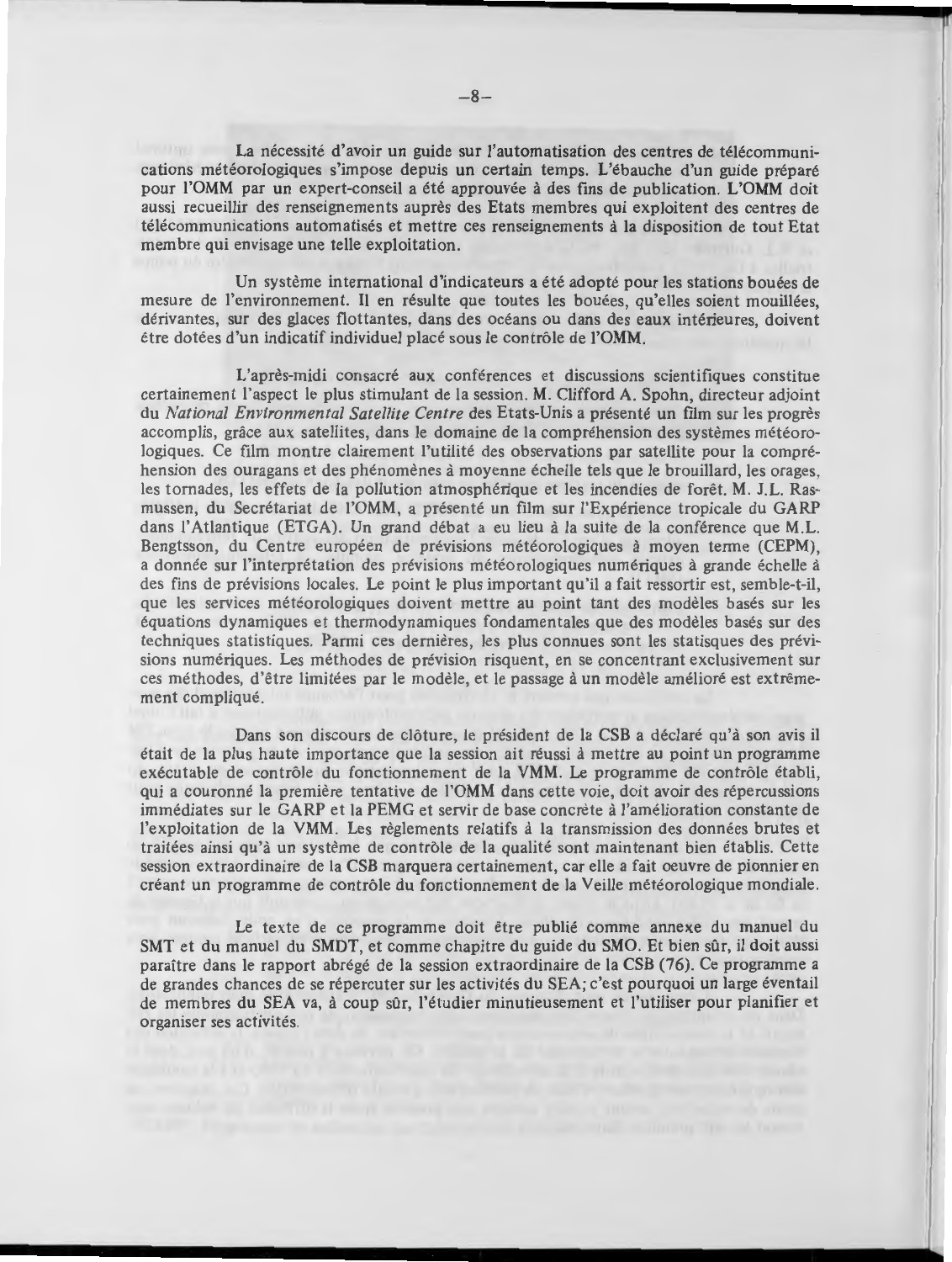# **BACK TO SCHOOL**

#### By John Knox

#### Greetings!

Jack Mathieson invited me to write a piece for Zephyr to describe briefly what one retiree is doing with his new-found time. It is over 10 months now since I left the Service and decided to go back to school to find out what goes on in the present day world of academe in general, and Meteorology in particular.

I have always enjoyed academic work and upon retirement immediately enrolled in 3 undergraduate courses at U.B.C. as an "unclassified" student. It took a bit of getting used to, as there are very few (if any) students of my vintage taking day-time courses for credit at U.B.C. I had to adjust to working mostly with people in the age group of our "kids," 20-25.

The Spring Term was the testing time. Happily, I found I could cope with the heavy study and exams, and enjoy the involvement with Profs. and classmates during discussion sessions. This fall, I applied for and was accepted for the Ph. D. program in Climatology in the Department of Geography. The first year of the program involves courses in Meteorology, Micro- and Macro-climatology, Radiation and Turbulence. Having been away from operational meteorology for several years, my background was pretty rusty and, to keep pace with the Graduate level courses, there has been a lot of catching up to do . One compensation is the opportunity to reacquire a knowledge of the fundamentals under conditions somewhat more relaxed than the pressure cooker days of the Wartime Short and Advanced Courses in Toronto.

My impression is that University hasn't really changed that much since the "Thirties." Of course, the dress is more casual, the atmosphere is less authoritarian , and the hand computer has replaced the slide rule . Nevertheless, the standards are still high, and all degrees are well earned.

Engineers still prowl the campus for unwary freshmen who, once caught, are heaved fully dressed into the nearest available pool or, failing that, become the target of a blast from the closest fire hose. And they still give forth with the same corny, "We are, we are, we are the engineers." Plus ca change, etc. As for the general student body, the raucous activism of 5 years ago has become muted and the campus paper, the "Ubyssey," is hard put to rouse people's interest in "issues." Apart from the shenanigans of the engineers, the atmosphere on the campus is sober. However, late Friday afternoon, there is comic relief. That is the time for jaded Geographers (Profs. and students, young and not so young) to head with skates and hockey stick for the Winter Sports Arena for an hour and a half of shinny. Then, exhausted by the unaccustomed exercise, they repair to the GEOPIT for the happy hour.

Life at U.B.C. is certainly satisfying, the Graduate Program provides a real focus, and I hope eventually that my experience in operational meteorology, combined with the discipline and stimulation of the academic environment, will lead to achieving some worthwhile research in applied Meteorology.

It may not be everybody's cup of tea but it's one way of starting a new life, once you leave A.E.S.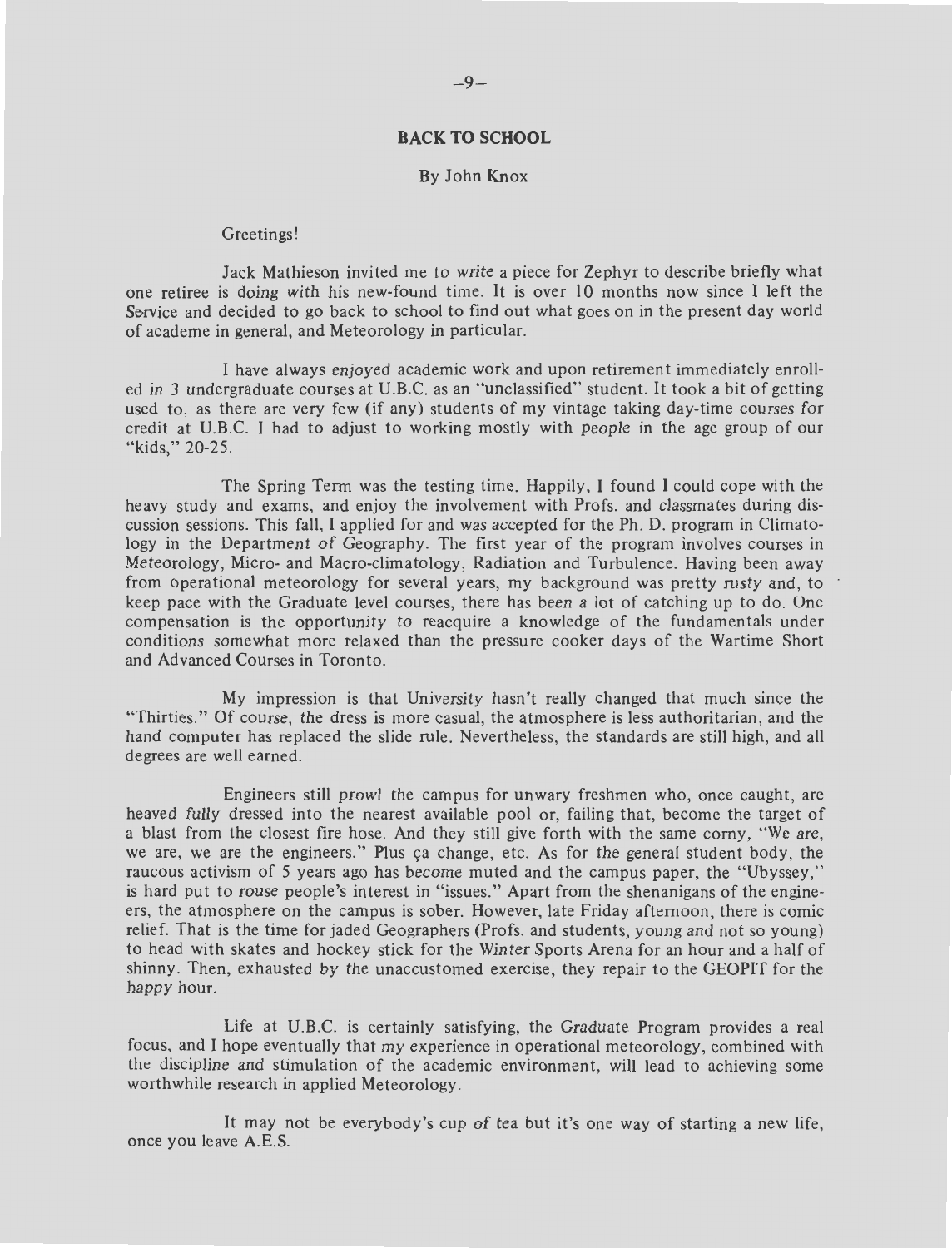# $-10-$

# **WEATHERCASTING ONE TENTATIVE OU DEBUT?**

# **Octobre 1976**

# par Gérald Vigeant

#### **Preface**

Ce présent document se veut un bref résumé des impressions et des idées personnelles d'un jeune homme qui, tout nouveau dans le Service de l'environnement atmospherique, se considere encore comme un novice dans le grand monde de la meteorologie.

Cependant, étant très sensibilisé au problème des communications entre les média d'information et les bureaux météorologiques, je pense sincèrement me trouver entre deux factions qui ont chacune leurs raisons et également leurs torts.

J'ai assisté à l'atelier de Weathercasting One à titre de spectateur ne voulant, en aucune facon, interférer dans ce premier échange entre les deux groupes. Ceci m'a permis, je crois de me faire une opinion passablement objective.

Même si les idées exprimées dans ce petit rapport pourraient ne pas coincider avec celles de météorologistes établis et expérimentés dans le domaine de l'information au public, je me dois, en toute conscience, de les exprimer ouvertement.

# **But de !'atelier**

Depuis les dix (10) dernières années, le Service de l'environnement atmosphérique (anciennement le ministère des Transports) a substantiellement élargi son champ d'activiés et donné à ceux qui le demandaient un service amélioré. On peut donner, comme exemple, les agriculteurs qui, de mieux en mieux informés météorologiquement parlant, utilisent de plus en plus les prévisions météorologiques à bon escient et de la bonne manière.

On pourrait citer d'autres secteurs de l'économie qui se sont trouvés agrandis par l'amélioration des services météorologiques.

Mais actuellement, le groupe qui se rend le moins compte de cette amélioration a pour nom "public". En maintes occasions, il écoute les prévisions, observe ce qui se passe a l'ex terieur et, a la moindre inconsistance (nuages par ciel clair prevu), critique !es *"gens de*  la *météo*". Parfois, les média d'information commettent la même erreur par ignorance ou par manque d'information, eux qui, auprès du public, exercent une si grande influence.

Pour tenter de remédier à ce problème, plusieurs météorologistes sous la coordination de Nancy Waller décidèrent de mettre sur pied une journée d'introduction et de discussions aux problèmes de la diffusion des prévisions météorologiques publiques. *Weathercasting One* eut done lieu le samedi 16 octobre 1976 a !'Administration centrale du SEA (amphithéâtre) réunissant une trentaine de représentants des principaux média d'information de la région de Toronto.

Le tout débuta par un souhait de bienvenue de la part de M. Noble suivi de la presentation du film *"In On e Day"* d'une duree de quinze (15) minutes tentant de sensibiliser les auditeurs à l'étendue du réseau météorologique canadien, la gamme de sujets aux-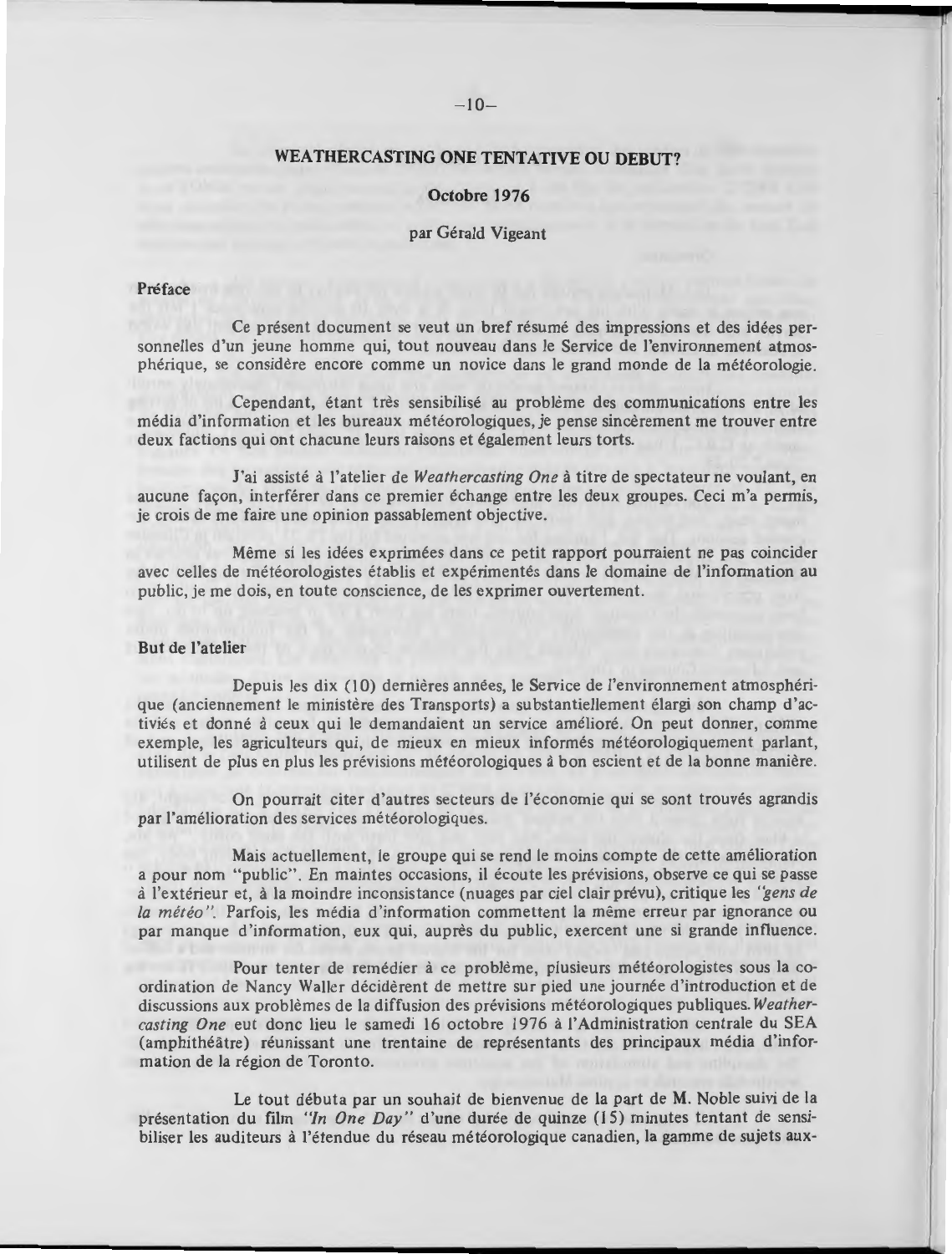quels se rattache la météorologie, les études des vents sur le lac Huron, l'ozone et son comportement dans la stratosphere et finalement l'avenement des ordinateurs et des satellites dans l'élaboration des prévisions météorologiques.

Par la suite, dans un rythme rapide et effrene, Nancy Waller et Bill Thompson passerent en revue, a I'aide de montages audiovisuels, le modele de pointage des donnees en surface, la définition des principaux éléments météorologiques (pression, isobares, vents, etc.), la notion des masses d'air, des fronts, des ondes, des nuages, des donnees en altitude pour finalement terminer avec les orages, les tornades et Jes differents types de precipitations.

La matinée se termina par la formation de cinq  $(5)$  sous-groupes qui discuterent de sujets bien particuliers et communs aux meteorologistes et aux diffuseurs.

Après le dîner, Brian O'Donnell du bureau météorologique de Malton, tenta d'expliquer à un auditoire silencieux mais très attentif quels problèmes rencontrait le météorologiste affecté à l'élaboration des prévisions; les exigences horaires, le déplacement parfois inusite des systemes meteorologiques, les effets locaux, l'ajustement des previsions pour un grand nombre de régions, la qualité de ces prévisions depuis les dernières années et finalement le récent système de vérification actuellement en opération à Toronto afin d'analyser la prévision des quatre (4) facteurs les plus importants aux usagers (température, précipitations, nébulosité et vents).

**Mike** Balshaw prit la releve avec deux montages audiovisuels: le premier, devoile aux membres de la derniere conference de *!'American Meteo rological Society* a Toronto en juin dernier et le deuxième, mis sur pied par l'Université de Wisconsin en vertu d'un contrat avec le *National Weather Bureau* americain , donnant un exemple type d'une 'mission meteorologique telediffusee en fin de soiree et utilisant beaucoup de graphiques, couleurs, photos satellites, etc.

Finalement, pour conclure Ia journee, une discussion libre donna la chance aux membres de l'atelier d'apporter et d'expliquer leurs besoins, leurs difficultés et les exigences de leur public.

#### **Identification des problemes**

Il serait bon maintenant de discerner les principaux problèmes relatifs à chacun des groupes. Je dis "principaux" car il en existe beaucoup d'autres, secondaires, qui seront difficilement solutionnés, à courte échéance, surtout avec les politiques gouvernementales de restrictions budgétaires.

Les météorologistes travaillant dans un bureau météorologique majeur font face à tous les jours aux problèmes suivants:

> (I) !'obligation pour un previsionniste d'evaluer le comportement future d'un système météorologique en ayant à sa disposition, une multitude de modèles numériques améliorés mais parfois discordants, à l'échelle synoptique. Il doit choisir celui qui lui semble le plus apte, du point de vue physique, à décrire les caractéristiques et les propriétés du développement ultérieur de ce système.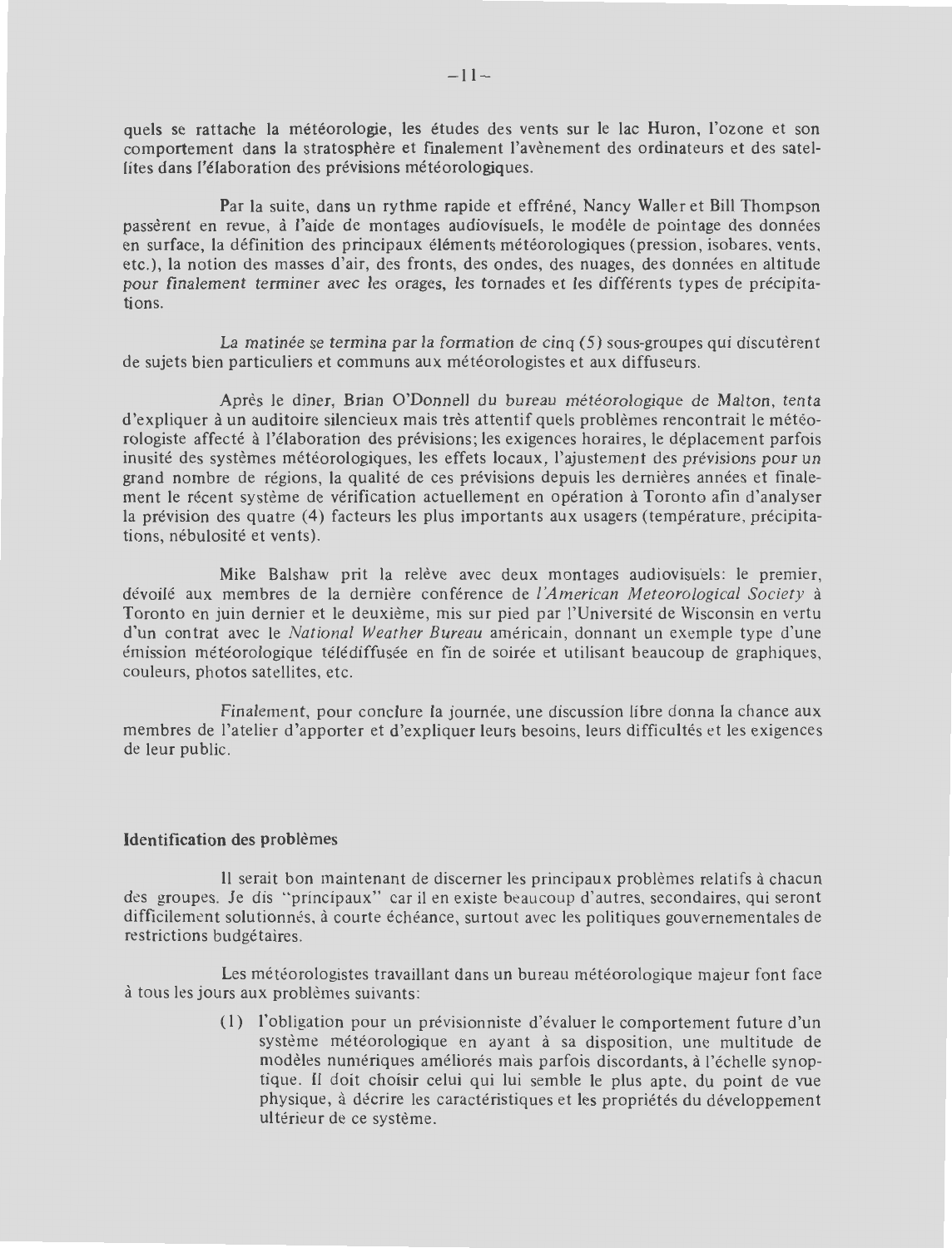- (2) !'elaboration d'un tres grand nombre de previsions regionales, publiques, d'aerodrome terminus, marines, agricoles et forestieres qui doivent etre distribuées sur les circuits de transmission à un temps précis.
	- (3) !'absence de moyens de verification du comportement prevu des systemes météorologiques à l'échelle sous-synoptique qui deviennent tellement importants à l'amélioration des prévisions des régions secondaires c'est-àdire extérieures aux centres urbains.
	- (4) finalement, le plus important de tous est surement !'obligation du meteorologiste d'exprimer toutes les conclusions de son analyse du systeme météorologique dans une prévision au public utilisant un vocabulaire simple, apparemment clair et surtout restreint.

D'autre part, les diffuseurs doivent également se rendre compte de :

- (1) leur ignorance de la science de la météorologie et surtout des moyens utilisés par les chercheurs pour tenter de la comprendre.
- (2) !'importance d'obtenir les previsions publiques !es plus recentes emises par le SEA et de les communiquer immediatement au public.
- (3) leurs difficultés à comprendre les mots du texte de la prévision et surtout de capter le sens de ces mots par rapport au contexte météorologique actuel.
- (4) la facilite, pour eux, de se compromettre et de critiquer ouvertement la valeur des prévisions.

On peut aussi ajouter que le diffuseur reçoit certainement un "feed-back" de la part du public ayant pour conséquence d'influer sur le comportement futur du diffuseur face aux prévisions météorologiques.

A la suite de cette journée, trois (3) solutions, à brève échéance, me sont apparues primordiales au probleme de diffusion des previsions au public.

- (I) tenter d'avoir une meilleure comprehension mutuelle d'une part, du système de diffusion par les météorologistes et d'autre part, des structures d'élaboration des prévisions par les diffuseurs.
- (2) qu'un pas supplementaire soit fait, analogue a *Weathercasting One* c'est-adire la tenue d'un atelier expliquant aux diffuseurs le sens de tous les mots du vocabulaire employé dans les prévisions publiques.
- (3) dans les cas de prévisions confuses ou mal exprimées, que le diffuseur se fasse un devoir d'entrer en communication avec le bureau météorologique le plus proche afin de comprendre réellement l'implication de la prévision.

#### **Reflexions**

Avant de terminer ce rapport, j'aimerais réfléchir un peu sur les alternatives possibles qui s'offrent au SEA pour améliorer les relations météorologistes - public. Fondamentalement, le SEA est une institution gouvernementale qui donne un service a des usagers tout comme Bell Canada ou Hydro-Quebec.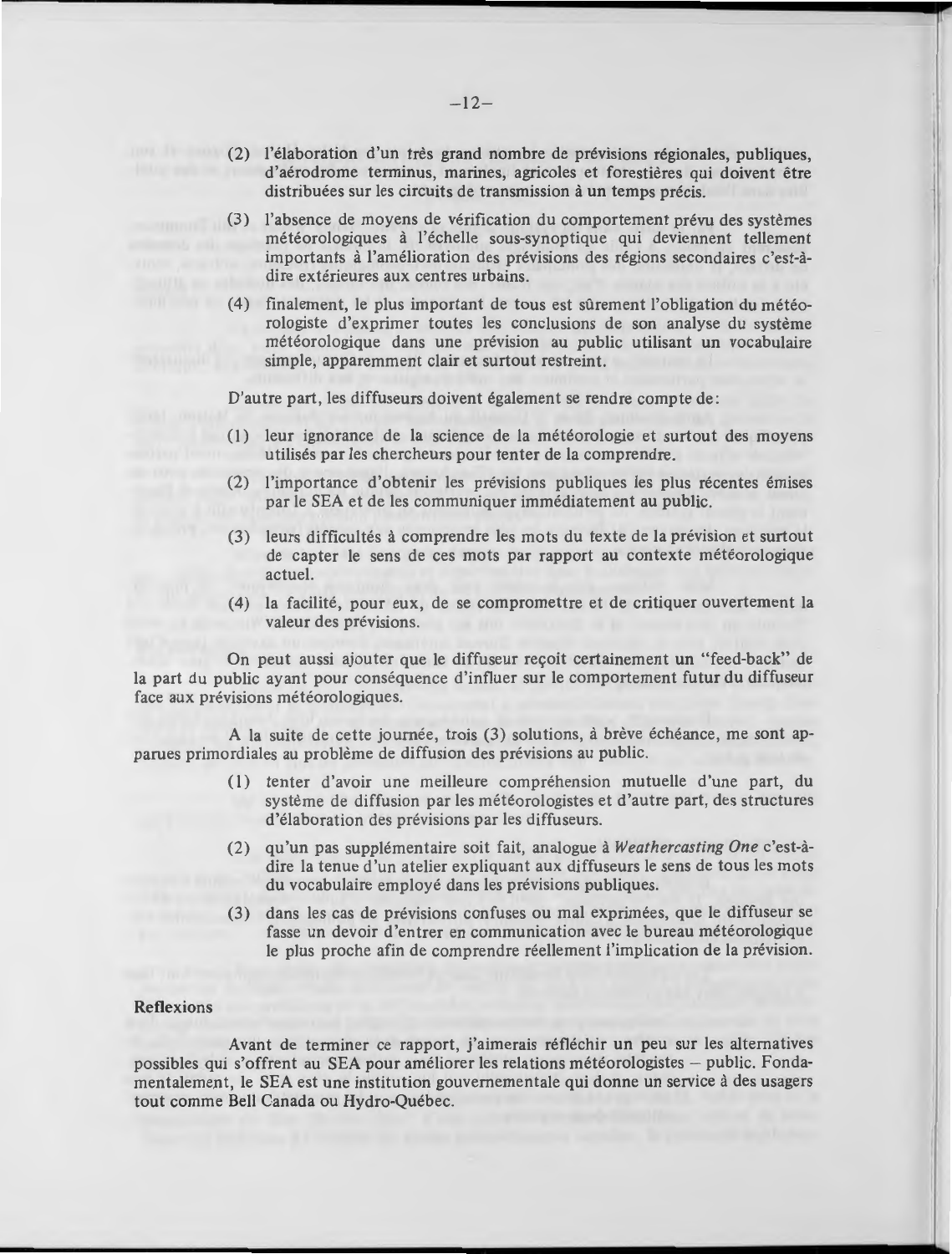Mais pour que le public connaisse le Service de l'environnement atmospherique, nous devons le commercialiser, le faire connaitre pour que les gens se rendent compte que le SEA n'est pas restreint à l'émission de prévisions.

N'a-t-on jamais vu une annonce publicitaire vantant les services météorologiques ou expliquant !es efforts faits pour donner au public une meilleure idee du temps que la nature lui réserve?

Avons-nous beaucoup de publications météorologiques distribuées dans les diverses librairies gouvernementales? Est-ce que les stations de radio et de télévision recoivent des dépliants ou brochures sur les nouveaux services offerts par le SEA?

Je me pose toutes ces questions et me demande si les réponses ne constitueraient pas un début de solution au problème.

*Weathercasting One* représente pour moi la première d'une série de réunions avec des organismes en contact constant avec le grand public. Le plus gros du travail a été bien fait et il ne reste qu'à le continuer et l'améliorer. Comment?

En tenant les même types d'ateliers dans les principales villes du Canada mais en lui apportant une certaine modification. Ces ateliers devraient s'echelonner sur une periode de deux jours, la premiere etant une introduction a la meteorologie semblable a *Weathercasting One* et, la deuxième, une explication et discussion des termes employés dans les prévisions publiques. Car il me semble que le problème majeur réside dans ce dernier point et il doit être résolu au plus tôt.

# **Conclusion**

Je ne voudrais pas que ce rapport soit mal interprété. Je tente tout simplement de lancer des solutions possibles a une situation consideree anormale. **A** cause de cela, *Weathercasting One* fut pour moi une réussite, non pas à court terme, mais peut-être pour des projets à longue échéance.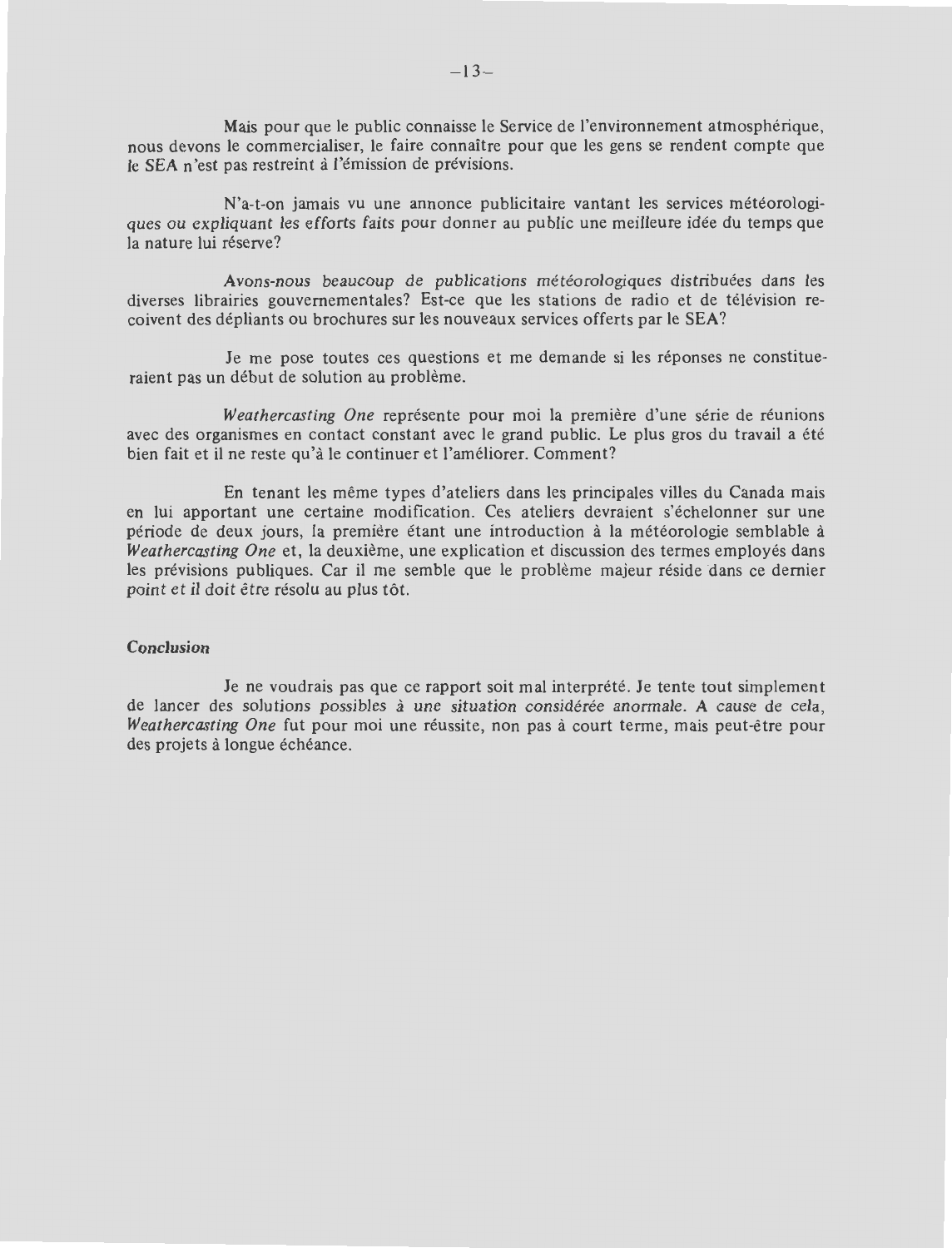# **WEA THERCASTING ONE**

#### **TRIAL OR BEGINNING?**

# **October 1976**

#### By Gerald Vigeant

#### **Foreword**

This paper should be regarded as a brief summary of feelings and personal thoughts coming from a young man who, as a newcomer to the Atmospheric Environment Service, is still a novice in the huge meteorological world.

However, having a sensitive responsiveness to the communications problem between broadcasting members and weather offices, I sincerely think that I am between two factions bearing their respective rights and wrongs.

I attended *Weathercasting One* as a spectator, not wishing, in any way, to interfere with the first meeting between those groups. This allowed me, I suppose, to make a fairly objective assessment.

Even if ideas expressed in this small report disagree with those of meteorologists with background experience in public information, I must express them, openly.

#### **Workshop Goal**

For the last ten years, the Atmospheric Environment Service (formerly the Meteorological Branch of Transport) has substantially expanded its activities and has given an improved service to those who asked for it. For example, farmers, being well informed about meteorological elements, have a better understanding of weather forecasts and use them willingly.

Other sectors of the economy have noted a measurable amelioration with the improvement of me teorological services.

However, this improvement is unknown to the public. In many cases, he listens to forecasts, notes the weather outside and , with the first inconsistency (clouds with expected clear sky), criticizes *"weathermen ".* Sometimes broadcasters repeat the same mistake either through ignorance or lack of information; nevertheless, these people have a great influence on the public.

Attempting to relieve this problem, Nancy Waller, co-ordinator of this workshop, and many other meteorologists decided to organize a day devoted to the introduction and discussions of major problems concerning broadcasts of the public weather forecast. On Saturday, October 16, 1976, in the auditorium of AES headquarters, about thirty members of the broadcasting media in the Toronto area gathered and officially opened *Weathercasting One.* 

First, Mr. Noble welcomed workshop participants; this was followed by the presentation of *"In One Day ",* a fifteen minute film to sensitize auditors to the spreading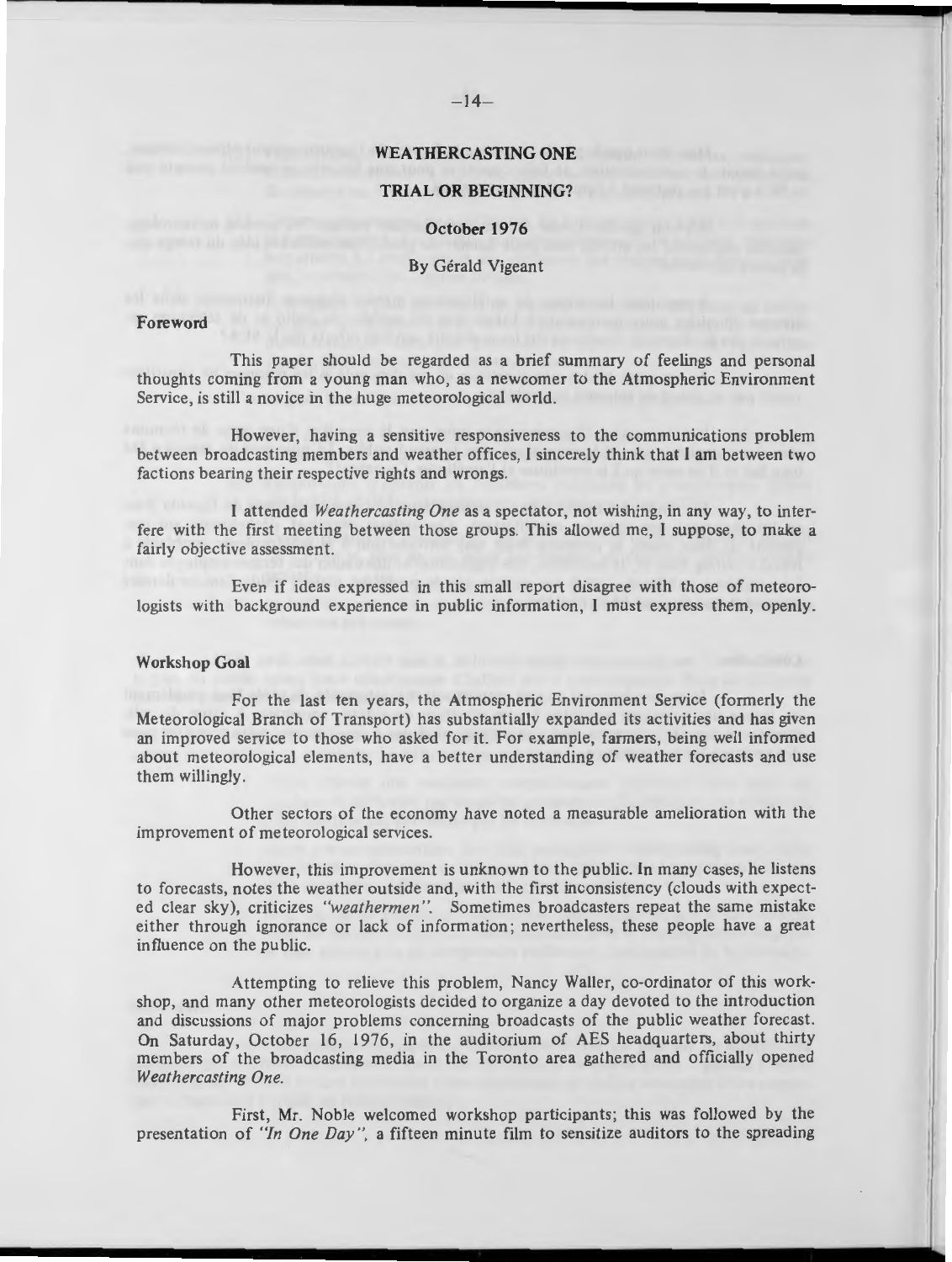of the Canadian meteorological network, the number of topics with which meteorology is concerned, Lake Huron wind studies, ozone and its behaviour in the stratosphere, and finally the advent of the computer and satellites and their help in the production of weather forecasts.

Following this, in a fast and unrestrained rhythm, Nancy Waller and Bill Thompson reviewed, with audio-visual aids, the surface plotting model, definition of major meteorological quantities (pressure, isobars, winds, etc.), concept of airmasses, fronts, waves, clouds, upper air data and concluded with thunderstorms, tornadoes and types of precipitation .

Finally, the forenoon ended with the formation of five (5) subgroups in which specific topics related to meteorologists and broadcasters were to be discussed.

After lunch, Brian O'Donnell, meteorologist at the Malton weather office, explained to a quiet but attentive audience the problems which are worrying prognosticians; time issues, unusual movement of particular weather systems, local effects, reorganization of forecasts with the great number of regions, last years forecasts quality and finally , the new verification system actually in operation in Toronto allowing test forecasts of the four (4) most important factors for users (temperature, precipitation, cloud cover and winds).

Next, Mike Balshaw showed two (2) short films: the first one, unveiled during the *American Meteorological Society* conference in Toronto last June, and the second one by the University of Wisconsin in contract with the U.S. *National Weather Bureau* illustrating an example of a T.V. weather program, using a lot of graphs, colours, photo-satellites, etc.

Around 2:30 p.m., an open discussion gave members of the workshop an opportunity to point out and explain their needs and difficulties, and the requirements of their public.

# **Definition Of Problems**

It would be a good idea, at this point, to ascertain major problems relating the two groups. I say " major" because many secondary problems exist and it would be difficult to resolve them, in the short term, especially with the current policy of restraint.

Daily, meteorologists working in a major weather office have the following problems:

- (l) the duty to evaluate the future development of a meteorological system, having at hand, a lot of improved but sometimes dissonant numerical models, in synoptic scale. He must choose the one which seems to give the best physical description of characteristics and properties of the future development of that system.
- (2) production of many types of forecasts (area, public, terminal, marine, farm, forestry) to be transmitted by teletype at a specific time.
- (3) lack of verification aids to analyze the past expected development of subsynoptic weather systems. These aids would be very useful for the improvement of secondary regional forecasts (e.g. outside of major centres.)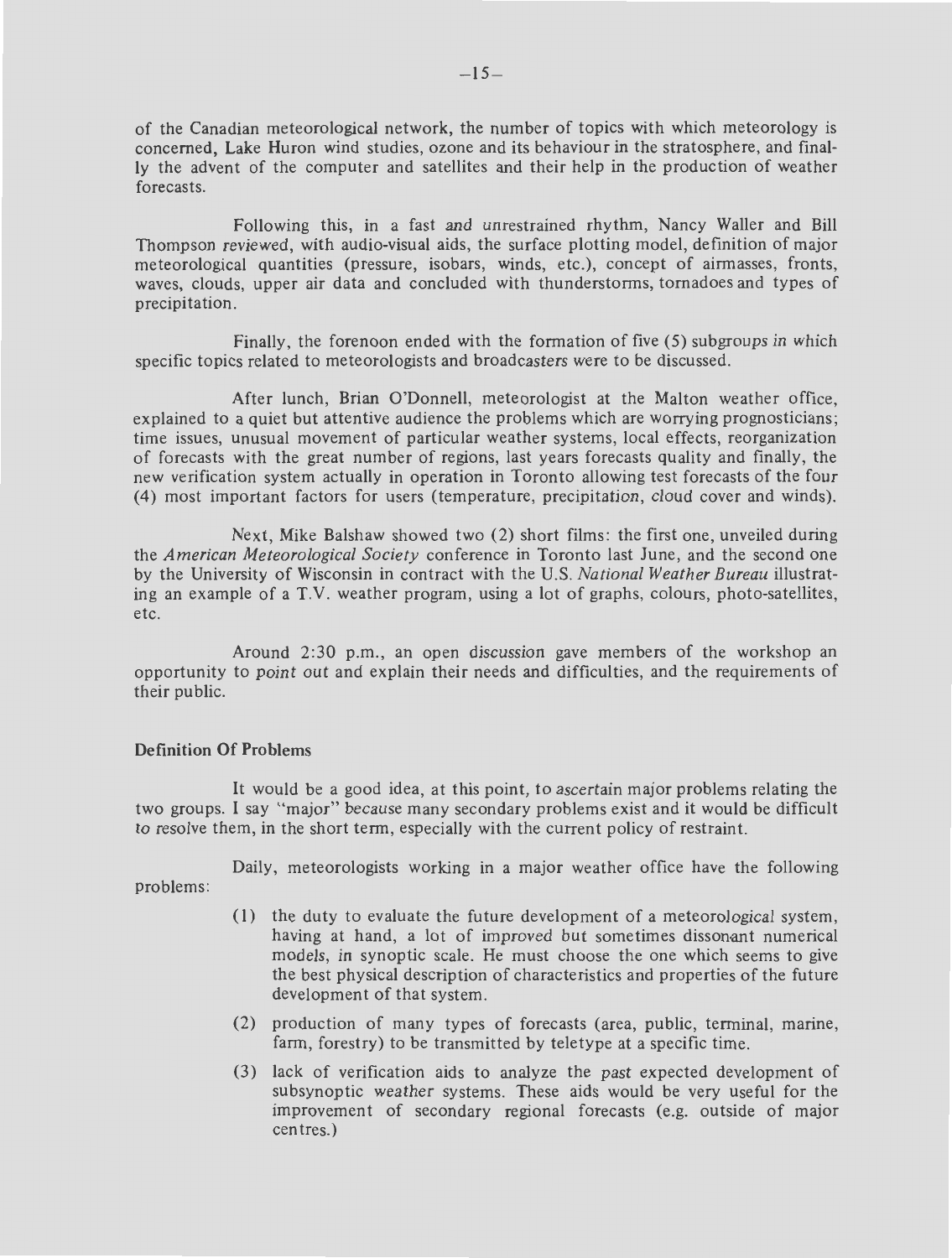(4) finally, the most difficult duty of the meteorologist is probably to express, in a public forecast, results of his weather system analysis using a simple, apparently clear and especially limited vocabulary.

On the other hand, broadcasters must also take into account:

- ( 1) their ignorance of meteorology and especially of methods used to understand it.
- (2) to obtain the most recent public forecasts issued by the AES and to make them known to the public immediately.
- (3) their difficulties in understanding, the sense of words used in a public forecast according with the actual meteorological context.
- (4) the ease, for them, to criticize openly, the quality of forecasts.

We can also add that the broadcaster receives some feed-back from his public which perhaps causes a change of the broadcaster's behaviour with respect to public weather forecasts.

Following this workshop, I was able to ascertain three (3) short-range solutions to the problem of public forecast broadcasts:

- ( 1) get a better mutual understanding, first of all, of the broadcast system by meteorologists and, on the other hand, of forecast production organization by broadcasters.
- (2) an additional step will be made , similar to the *Weathercasting One* i.e. other workshops explaining the meaning of all words used in public forecasts.
- (3) in the case where the significance of the forecast is not understood , the broadcaster should communicate with the closest weather office and really understand what the forecast means.

#### **Personal Thoughts**

Before putting the last period in this small report, I would like to think a little bit about the AES possible alternatives with respect to the improvement of relationships between meteorologists and the public.

Basically, the AES is a governmental organism, like Bell Canada or Hydro-Quebec, giving a service to the users. But in order that the public should get to know the Atmospheric Environment Service , we must commercialize it, making it known and showing people that the AES is not a producer of dull forecasts.

Have we ever seen a commercial or an advertisement boasting meteorological services or explaining efforts done by the AES to insure a better public knowledge of future weather?

Have we many meteorological publications distributed in all governmental bookstores? Have Radio and Television stations regularly received pamphlets or booklets about new services offered by the AES?

**l.. \_\_\_\_\_\_ ~---- -------11111111111111-**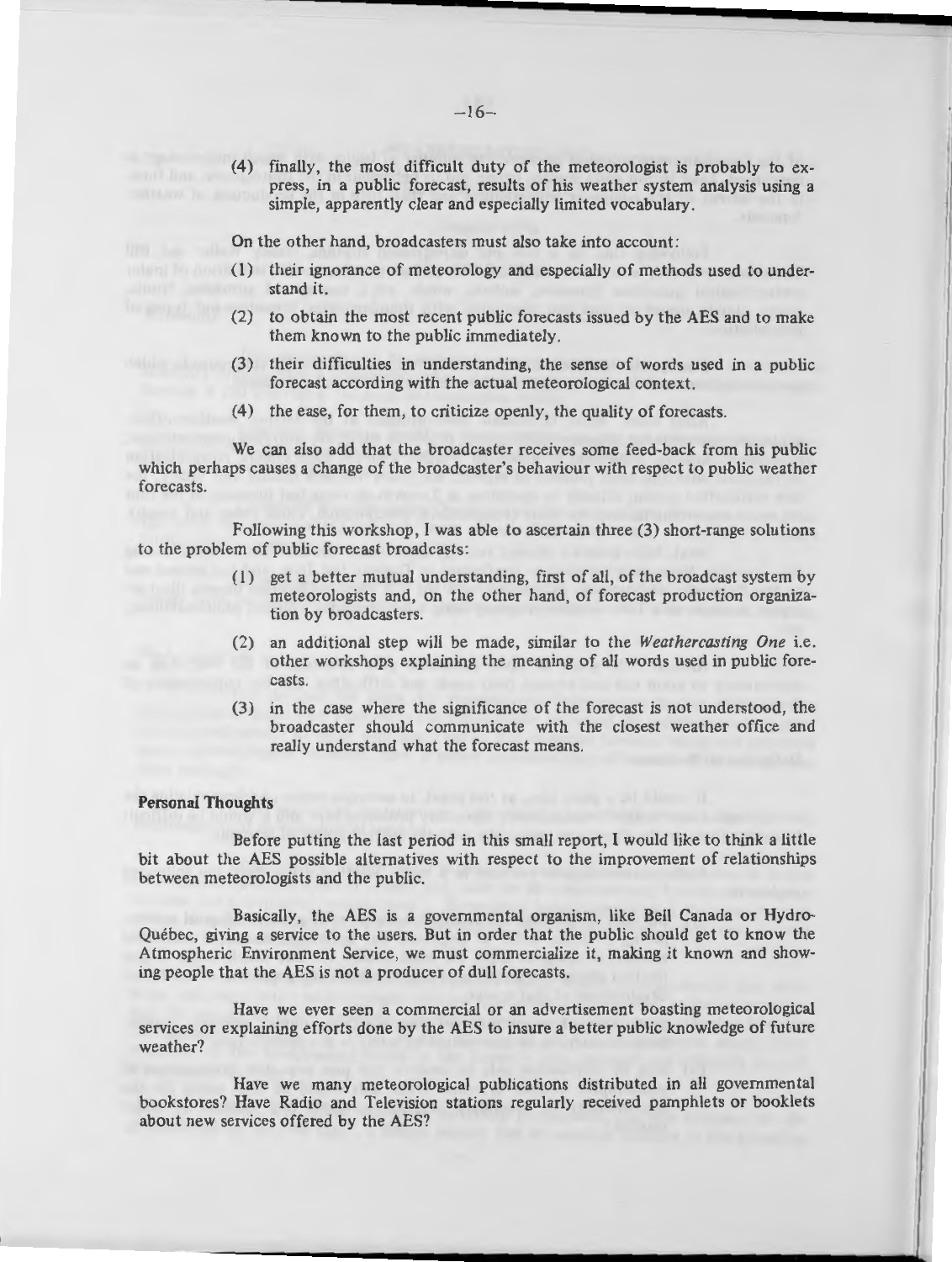I am asking myself all these questions and sincerely, I guess that answers would probably be the beginning of a solution.

Personally, *Weathercasting One* is the first of a succession of meetings involving organisms having a constant relation with the public. The most difficult job has been well done; how must we go on and improve it?

We should conduct workshops in each big city in Canada but with a slight modification. These workshops should be extended over a period of two days, the first one being an introduction to the meteorological elements analogous to *Weathercasting One*  and the second one, an explanation and discussion about words used in public forecasts. Actually, it is obvious to me that the misunderstanding of these words is an urgent problem and a quick solution should be found.

# **Summary**

I would not want this paper to be misunderstood. I have only attempted to suggest some possible solutions to an abnormal fact. Thus, *Weathercasting One* would be classified as a success, not for a short term solution, but perhaps for long range projects.

# **AU FIL DES MOTS L'HYPOCONDRIAQUE**

#### par Louis-Paul Beguin

Mon cousin Jules vient des se faire opérer de la testicule biliaire (1) et ma tante a bien peur qu'il n'en revienne pas. Le docteur lui a dit, à elle, de faire attention à sa santé, car elle a eu une maladie de la cochonne vert drab (2) il y a "ben" longtemps. Elle peut à peine se baisser pour ramasser Jes gadelles, par chez eux. Et puis leur fils Antoine avait du passer aux crayons (3) X, qu'on avait peur qu'il soit consomption (4). Enfin il s'est marie avec une nommee Valentine qui ne pouvait pas avoir d'enfants, parce qu'elle avait deja fait un infractus  $(5)$ . On lui a fait la littérature  $(6)$  des trompes. En ce temps-là, il n'y avait pas de pilules anticonditionnelles (7).

C'est comme moi, quand j'ai eu mon noxéma (8). Je suis allée à l'hôpital et j'ai vu de la misère. Des femmes pâles et faibles, parce qu'on les avait opérées des oiseaux verts  $(9)$  ou qui avaient eu un furetage  $(10)$ . Et puis, j'ai eu ma plume au lit  $(11)$ ; fallait voir comme j'etais faible. Mais grace a notre docteur de famille, cela s'est bien passe. Le petit Jean à côté, eh bien lui vient d'être opéré des émidales (12). La maladie court partout en ce moment. Marie Fontaine, en face, a une maladie de la pépinière (13) qui est "ben" grave; elle ne fera pas de vieux os. C'est comme Justin, le mari d'Adèle, il a les rognons (14) malades, et lui qui a déjà souffert d'une inflammation de la pieuvre (15). Cet homme-là, il a toujours eu les pamons maganés (16). Et moi, qui vous parle, en ce moment, j'ai une douleur dans la Jaine ( **1** 7).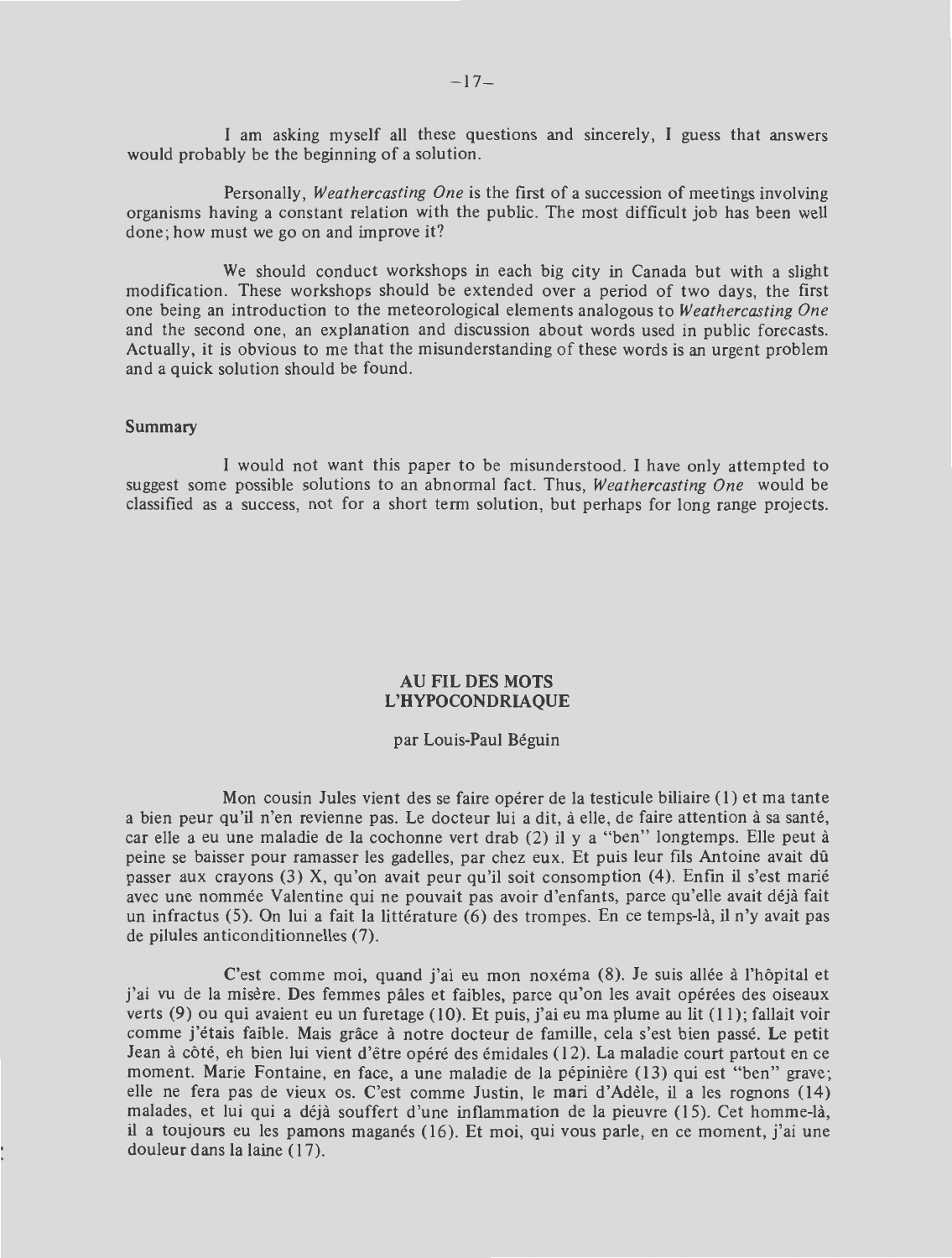- 1) vésicule biliaire 2) colonne vertébrale 3) rayons X<br>
4) avoir la tuberculose 5) infarctus 6) ligature
- 4) avoir la tuberculose 5) infarctus 6) ligature<br>
7) anticonceptionnelles 8) eczéma 9) ovaires
- 7) anticonceptionnelles 8) eczéma<br>10) curetage (ou curettage) 11) pneumonie
- 
- 
- 
- 
- 
- 
- 
- 
- 
- 
- 
- 
- 10) curetage (ou curettage) 11) pneumonie 12) être opéré des amygdales 13) Moëlle épinière 14) reins 15) plévre 16) poumons faibles 17) l'aine
	-

**N.B.** Authentiques deformations entendues par le personnel des hopitaux du Quebec.

# **LONG WEATHER OFFICE CAREER ENDS FOR ESTEY AN CITIZEN**

#### By Ben Cashman of The Leader Post

ESTEVAN - A Second World War Hong Kong veteran with 27 years service in the Estevan weather office, was honored last week on his retirement.

Bernard A. Jesse has taken an early retirement for health reasons attributable to his years in prison camp.

On hand for the occasion were Frank Mclsaac , observational services superintendent at headquarters of the Atmospheric Environment Service at Winnipeg, and Jim Smith, supervisor of surface observations, also of Winnipeg.

Mr. Mclsaac presented Mr. Jesse with a plaque, expressing gratitude for long

service.

**L** 

The Estevan weather office is unique in Canada - the four men that have been operating the station are all veterans.

Jim McCall served with the Royal Canadian Artillery from 1941 to 1945, Jim McManus was a member of the Royal Canadian Air Force for four years and both served long terms overseas. The two joined the weather office in 1962.

The original post-war officer in charge was Malcolm Taylor, who also was an airman with overseas service. The present officer in charge is Gordon D. Knight, who was too young for war service, but served in the militia for 21 years and retired following four years of command of the South Saskatchewan Regiment stationed in Estevan.

Born in Wordsworth and educated at Wilmar and Lampman schools, Mr. Jesse joined the Royal Winnipeg Rifles in 1939. He served in Jamaica in 1940 and 1941 and in the fall of that year joined the garrison at Hong Kong. fall of that year joined the garrison at Hong Kong.

At Christmas time of that year the garrison was captured and he and thousands<br>adians spent the next four years in prison camp. of other Canadians spent the next four years in prison camp.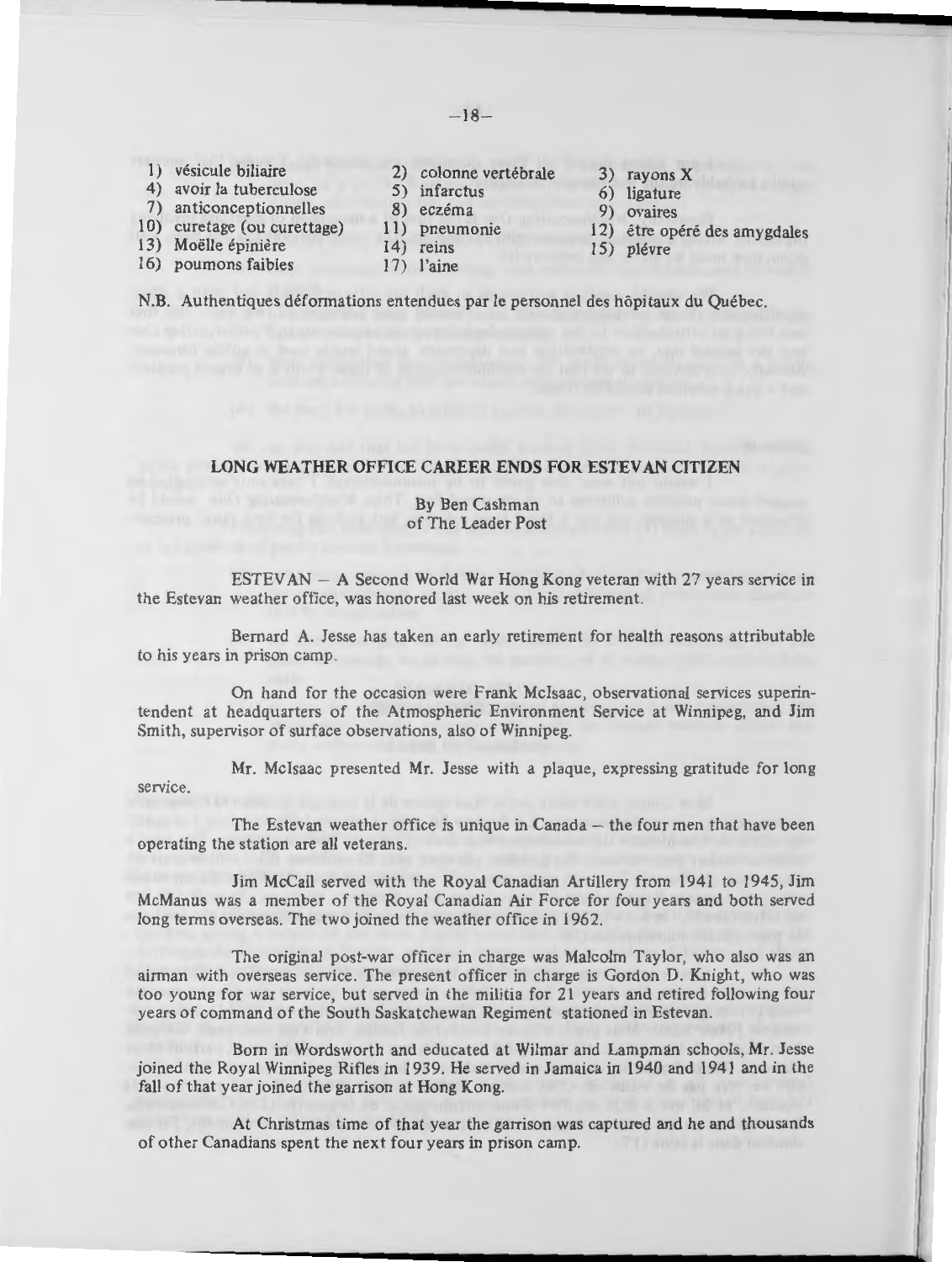He was discharged from the army in 1946 and for about two years ran a butcher shop.

In **May ,** I 949, **Mr.** Jesse joined the weather office staff.

He had been a member of the staff since, until his health deteriorated.

In addition to his duties at the weather office, **Mr.** Jesse also found time to become deeply involved in the community.

He held most offices in Estevan Council No. 3165, Knights of Columbus, served 12 years on the separate school board, two years on city council, and was an active member of the Estevan Branch No. 60, Royal Canadian Legion.

Married in November 1946, he and his wife Marcella have five children, four in Estevan, while the other is away at university.

**Mr.** Jesse plans to stay in Estevan and operate a real estate and insurance business.



*Frank Mcfsaac, Bernard Jesse, Mrs. Jesse, Jim Smith.*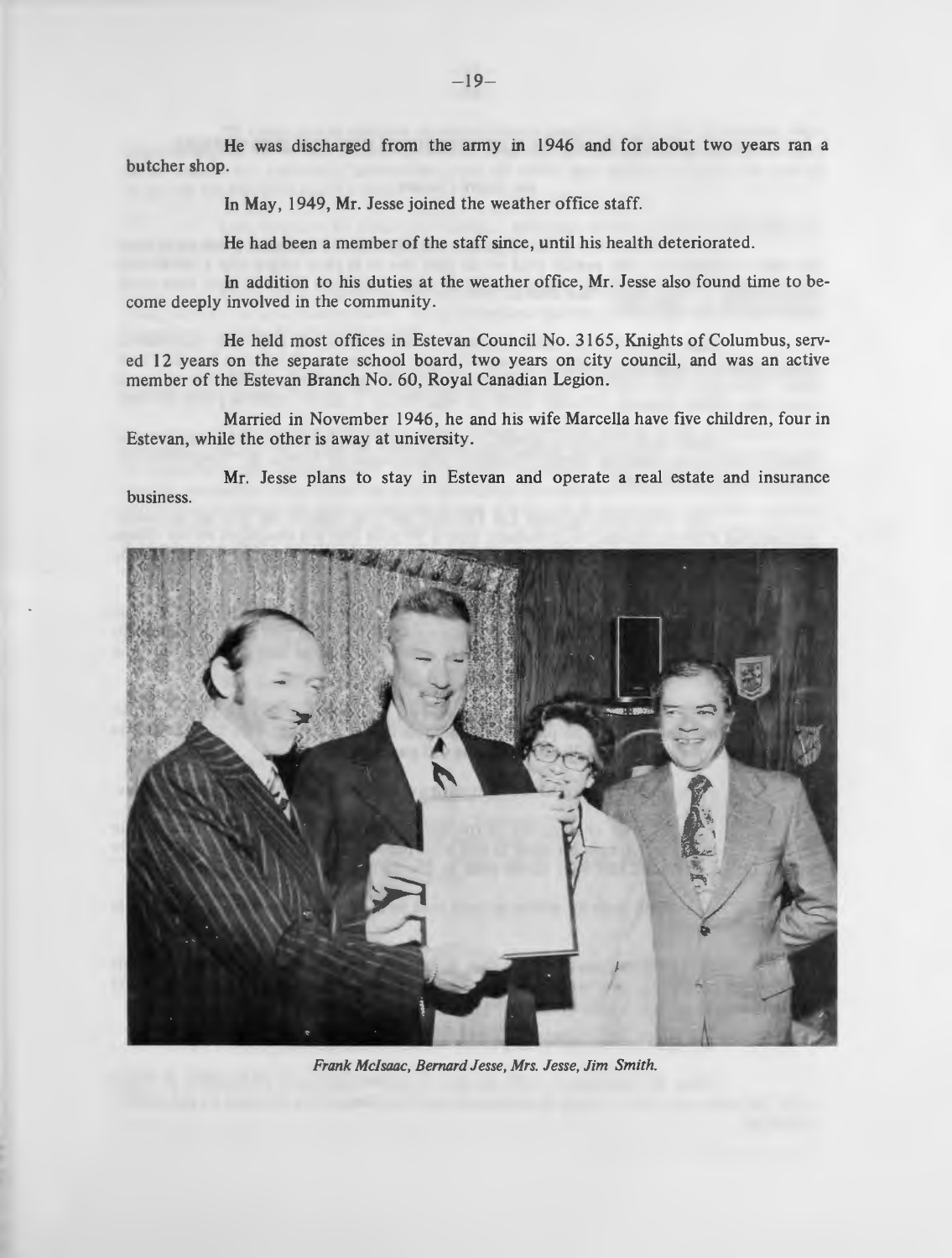# **CLIMATOLOGIE, TRIBUNAUX ET ACCIDENTS DUS AUX INTEMPERIES**

I I

I

I

# par Andre Chenier

Par un beau matin de fin d'hiver, vous deambulez paisiblement sur un trottoir de votre municipalité, vous perdez pied sur un pavé que de la pluie verglaçante a transformé en patinoire, invisible sous une mince couche de neige: vous vous brisez un bras; vous poursuivez la ville en dommage.

Mais, lorsque votre cause s'instruit, deux ou trois ans plus tard, justiciables, juges, avocats, temoins, personne ne se souvient plus du temps qu'il faisait le jour de !'accident. Yous avez beau affirmer qu'il avait plu ce matin-la que le temps s'etait refroidi par la suite, que c'était glissant, nul n'est forcé de vous croire ... ou de croire la partie adverse.

Alors on fait venir un expert  $-$  conseil qui a tous les documents voulus pour se rappeler, en !'occurrence **M.** Gerard Chapleau, climatologue au Service de l'environnement atmosphérique à Montréal.

"En hiver a-t-il informé LA PRESSE qui s'en doutait un peu, les accidents susceptibles d'aboutir devant Jes tribunaux sont a 90 pour cent des derapages ou des chutes sur la chaussée, tout au moins pour la région de Montréal. Dans les provinces maritimes, le brouillard est un autre facteur climatique.

"La pluie verglaçante se forme lorsque la température au sol, disons 30°F, est plus froide que celle qui sevit a 4,000 pieds, disons 41 °F. La pluie gele alors au contact du sol. Et, s'il tombe par-dessus une neige fine et poudreuse qui se met à fondre sous une élévation de température, la probabilité d'accidents est plus forte.

"Une ville déblaie d'abord ses rues, puis ses trottoirs. Si vous glissez sur un trottoir, la ville peut etre, ou ne pas etre responsable de !'accident. Si vous tombez dans la rue, il semble que la responsabilité de la ville ne soit pas engagée.

A ce sujet, un avocat du contentieux de Montréal apporte des précisions:

- "Si vous circulez sur le trottoir, la tête tournée vers des vitrines, et que vous ne voyez pas un trou devant vous, la ville n'est pas necessairement responsable de votre chute. Quant aux rues, elle sont faites pour la circulation des vehicules automobiles ... "

-- " Oui, mais un pieton ne peut tout de meme voler par-dessus la rue pour la traverser?"

-- "Evidemment, mais ii faut la franchir aux traverses a pietons, qui sont considerees comme un prolongement du trottoir. La ville doit veiller a l'entretien de ces prolongements, comme à celui des trottoirs."

Et voilà pour les chutes de piétons sur le trottoir ou dans la rue.

**L** 

Selon **M.** Chapleau , le solde des accidents principalement attribuables au temps qu'il fait sont, par ordre: la perte de denrées périssables transportées par train ou par camion climatise.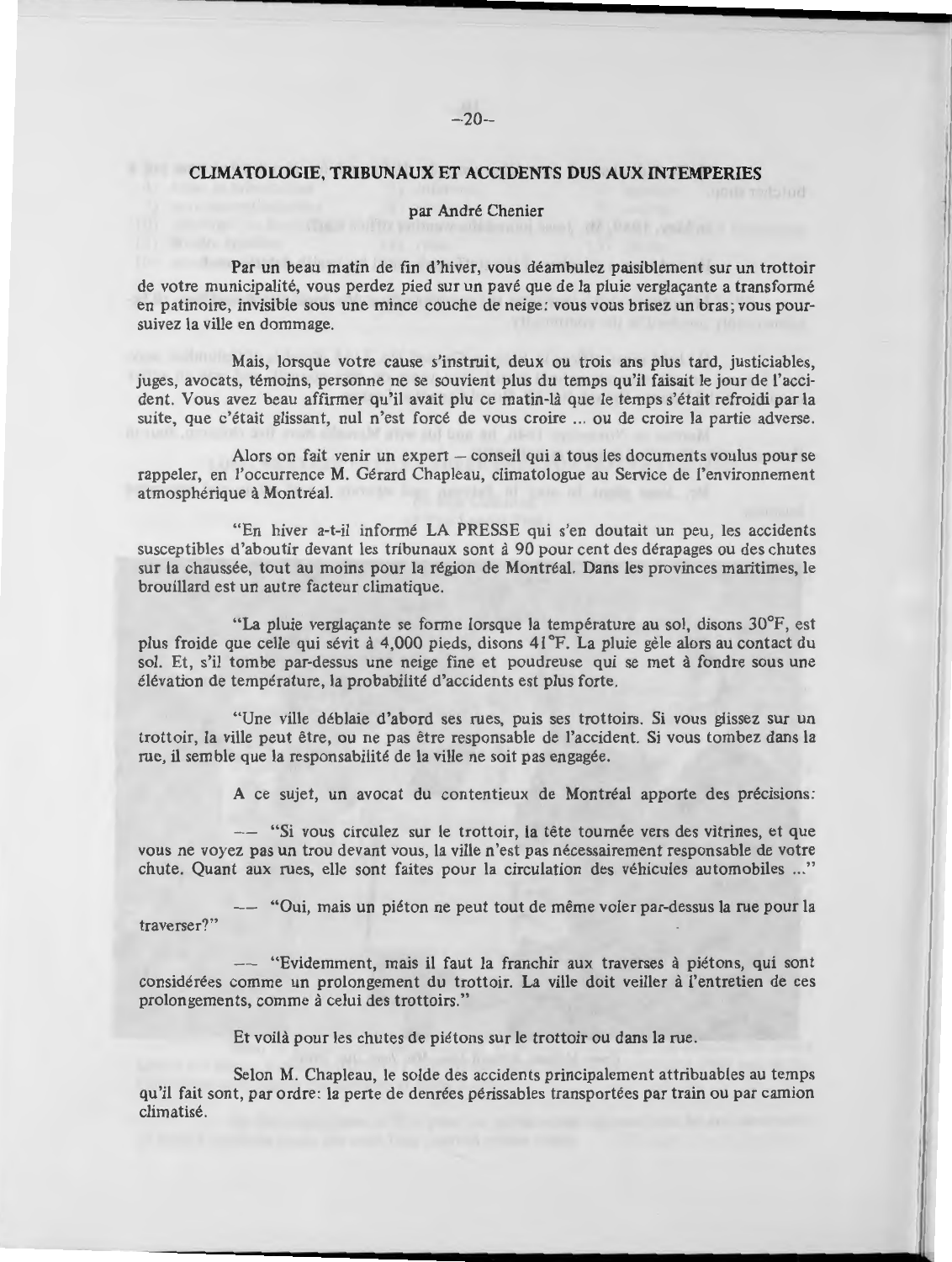"Il arrive que le systeme de climatisation fasse defaut et que les denrees commencent a geler par le haut. II peut en resulter de grosses pertes et Jes compagnies d'assurance ne versent pas toujours d'indemnités avant de savoir quel temps il faisait à tel endroit ce jour-là. On fait alors appel à nous."

Puis, viennent les accidents d'avions ... renversés, même au sol, par des rafales de vent qui peuvent atteindre 60 à 65 milles à l'heure.

Enfin, les inondations, "événements fortuits assez rares, qui résultent de fortes précipitations sur une courte durée." Ca se complique parfois, du fait que ces précipitations coincident a une fonte rapide des neiges.

Dans la région de Montréal, les climatologues fédéraux comparaissent comme experts-conseils dans quelque 200 causes civiles par annee.

"Les avocats n'attendent plus comme autrefois que la Cour nous envoie un subpoena, constate M. Chapleau. Ils nous appellent avant l'instruction. Ce qui nous permet de rassembler plus promptement les documents pertinents. Mais il arrive parfois que les avocats, lorsqu'ils s'apercoivent qu notre témoignage pourrait être préjudiciable à la cause de leur client, se hatent de nous remercier de nos services et ne nous font plus convoquer en Cour. Quant à moi, au moment de l'instruction, je m'adresse à la Cour et non aux avocats et le témoignage rendu est strictement conforme aux données météorologiques et climatiques pour le jour de l'accident."

Occasionnellement, les climatologues fédéraux comparaissent dans des causes criminelles. M. Chapleau a comparu, notatnment au proces de Jacques Rose pour discuter "une empreinte de pied" relevée dans un sol détrempé.

Son service, celui de !'Environnement atmospherique, contribue aussi a renseigner certains segments interesses de la societe, comme les cultivateurs ou Jes touristes, sur Jes conditions climatiques qui prévalent à tel moment dans telle ou telle région, tel ou tel pays.

#### A San Diego

Personnellement, ii a beaucoup d'attirance pour des climats plus stables que le nôtre, par exemple celui de San Diego, en Californie, "ou le temps est idéal à l'année longue"; seulement 44 jours de précipitation mesurable (1/00 de pouce ou plus); température de quelque 70 degres 12 mois mois par annee; pas d'ouragan, pas de grele, nuits fraiches (brise venant de la mer), journées ensoleillées.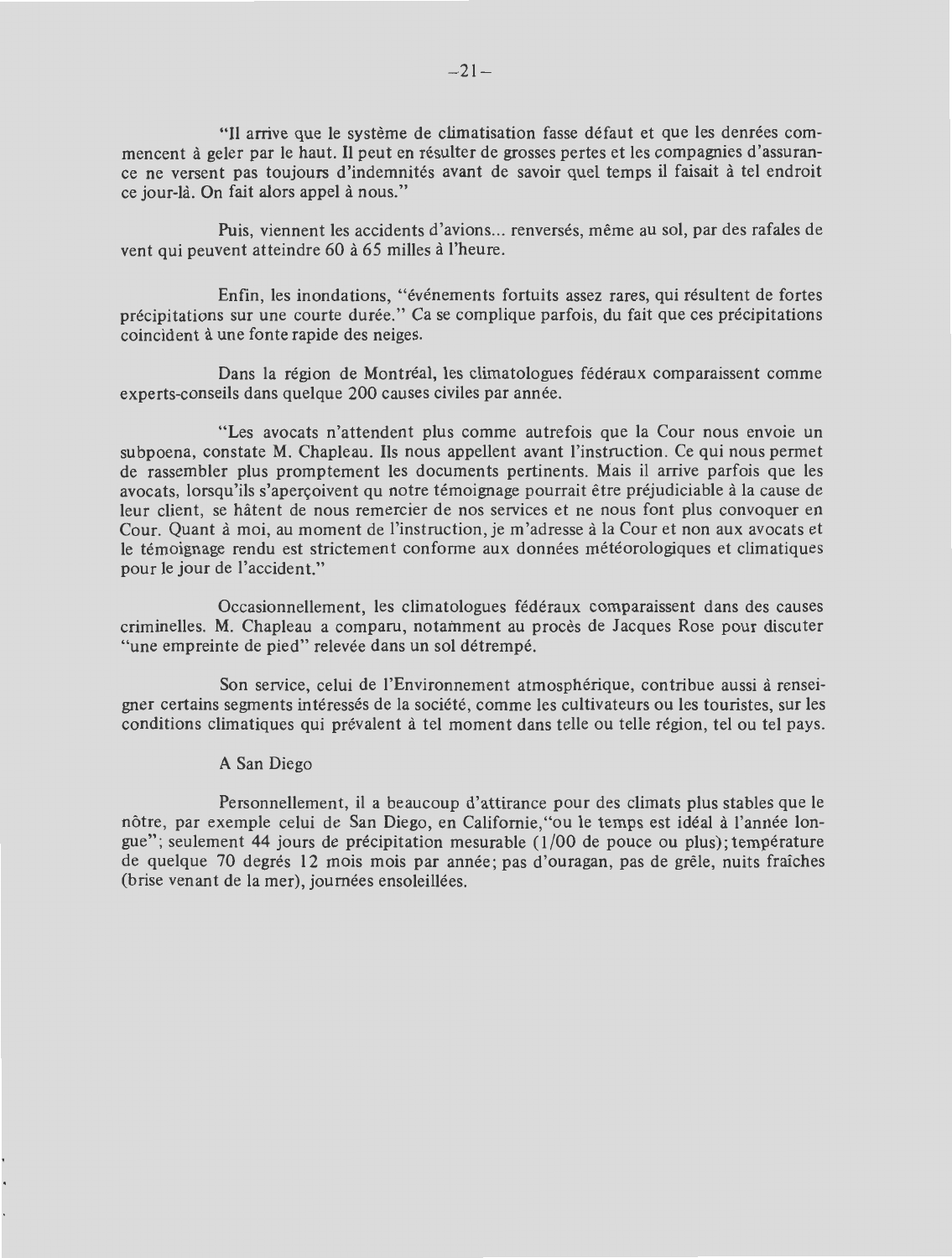# **GORDON A. McKAY -APPOINTED**

Gordon A. McKay has been appointed by the Public Service Commission to the position of Director of Meteorological Applications Branch of the Atmospheric Environment Service.

As Director, Mr. McKay will have the responsibility, on a national scale, for the application of meteorology to a wide spectrum of economic, social and environmental endeavours.

A native of Winnipeg, Mr. McKay received his Bachelor of Science degree at the University of Manitoba in 1943, and his Master of Science degree in 1953. He served as a weather forecaster at RCAF establishments during the war years. Following the Canadian Army's 'Exercise Musk-Ox" he returned to public weather forecasting at Montreal, Gander and Winnipeg. From 1959 to 1966 he was seconded to the Prairie Farm Rehabilitation Administration in Regina as a hydrometeorologist. From there he moved to the Headquarters of the Atmospheric Environment Service in Toronto where he took charge of meteorological programs relating to agriculture, the Arctic, industry, recreation and resource development.

Mr. McKay is an active member of many scientific and professional organizations, both national and international, in which he has held various offices. He has served on national and international committees, and is at present a member of the World Meteorological Organization's Technical Commission for Special Applications of Meteorology and Climatology. He has published extensively in scientific journals, and during his career he has received several awards including the President's Prize, and the Prize in Applied Meteorology of the Canadian Meteorological Society.

#### **GORDON A. McKAY - NOMME**

La commission de la Fonction publique a nommé M. Gordon A. McKay au poste de Directeur des applications meteorologiques, organisme qui releve du Service de l'environnement atmosphérique.

En sa qualité de Directeur, M. McKay sera responsable, à l'échelle nationale, de l'application de la météorologie à un vaste éventail d'activités économiques, sociales et environnementales.

Originaire de Winnipeg, M. McKay obtient le baccalauréat en sciences à l'Université du Manitoba en 1943, puis la maîtrise en sciences en 1953. Durant la guerre, il s'occupe de prévisions météorologiques dans des installations de l'Aviation royale du Canada. Après l'"Exercise Musk-Ox" de l'Armée canadienne, il revient aux prévisions météorologiques destinées au public, à Montréal, Gander et Winnipeg. De 1959 à 1966, il est détaché auprès de l'Administration du rétablissement agricole des Prairies, à Régina, en qualité d'hydrométéorologiste. De là, il entre au service de l'Administration centrale du Service de l'environnement atmosphérique, à Toronto, où il assume la responsabilité des programmes météorologiques relatifs à l'agriculture, à l'arctique, à l'industrie, aux loisirs et à la mise en valeur des ressources.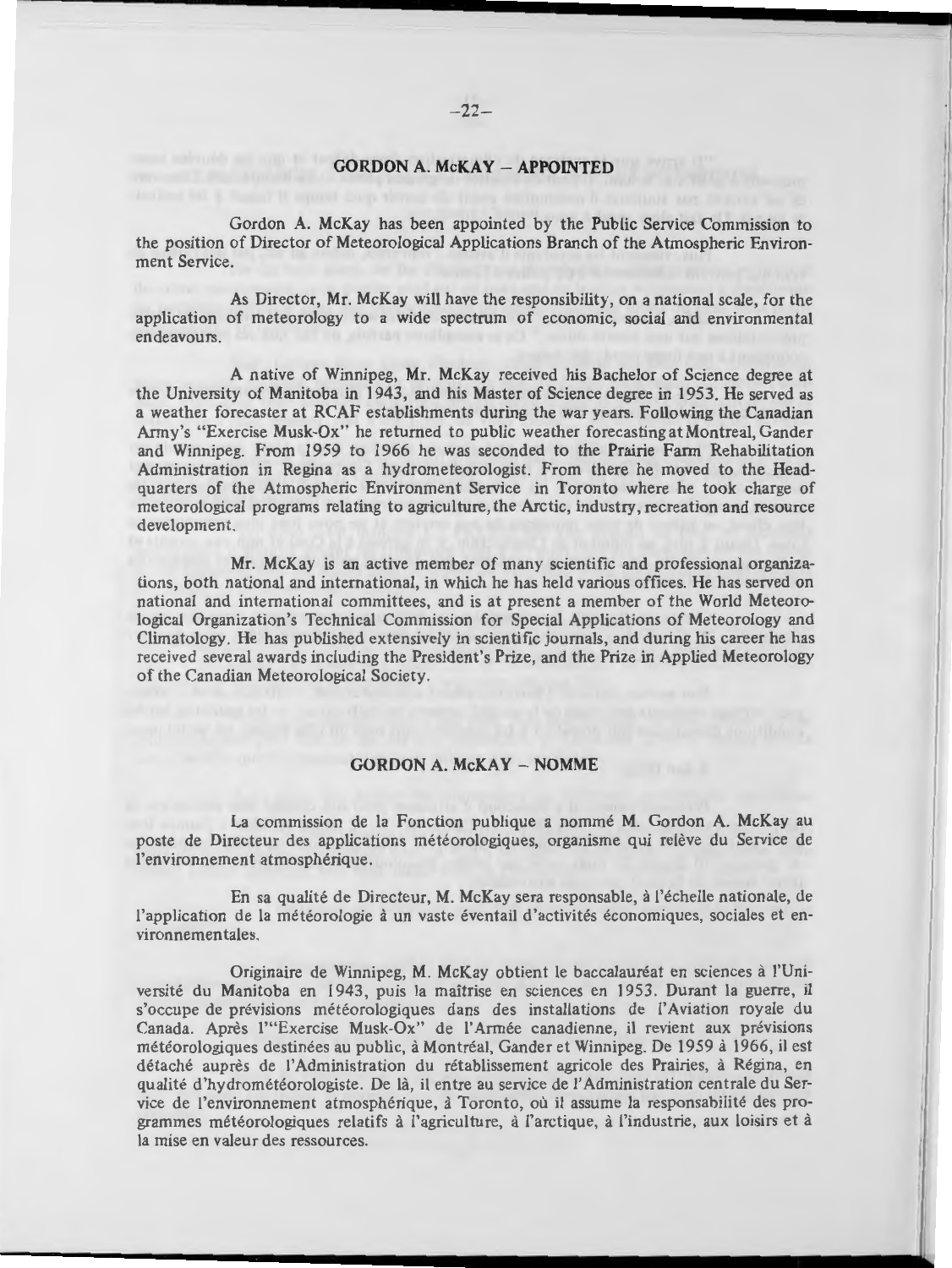**M.** McKay est membre actif de maints organismes scientifiques et professionnels tant nationaux qu'internationaux, au sein desquels il occupe divers postes. Il a fait partie de comites nationaux et internationaux, et a l'heure actuelle, ii est membre de la Commission technique sur les applications speciales de la meteorologie et de la climatologie, qui relève de l'Organisation météorologique mondiale. De nombreux articles de sa main ont paru dans des revues scientifiques, et sa carrière est ponctuée de plusieurs distinctions, le prix du Président, et le prix de météorologie appliquée de la Société météorologique du Canada, notamment.

# **ICELARIUS ARCTICUS - THE ARCTIC ICEWORM**

Have you ever been in Churchill When it was thirty-eight below And the purple Arctic iceworms Came out the drifting snow.

#### - Apologies to R. Service

Many people think of the Arctic iceworm as a mythical creature belonging to the invertebrates but the writers of this article through patient research and ex tensive exploration in the vicinity of Eskimo Point have definitely proven that such creatures do exist in the frozen wastes of northern Canada.

# **Habitat:**

lceworms are never found south of 55 degrees N. Lat. they inhabit the ice of Hudson Bay and the larger lakes of the great frozen wastes of the Arctic. Their favorite haunt is a point roughly 50 miles NE of Eskimo Point. This also is one of their most famous breeding grounds, and is probably due to the fact that the ice in this region has been proven to be less dense and much softer than that in the rest of the Bay.

Many people have spent years in the north and have never seen an iceworm due to the fact that the former stay inside during heavy BS while the latter come forth to frolic and play during BS. Only the very young ones come out when  $BS - is$  prevalent. To you BS means  $-$  oh need I explain it  $-$  but to iceworms and the weatherman it means blowing snow.

Very few iceworms have ever escaped from the Arctic but there are two outstanding cases on record. 1. The Loch Ness monster which really is an overgrown iceworm which centuries ago escaped from the icebound regions of northern Europe and became acclimatized to more temperate climates and 2. The Ogopogu of the Okanagan Lake is merely a male Icelarius Arcticus which worked its way overland from Hudson Bay and took up its abode in B.C. It gradually has become accustomed to the BS in that part of Canada.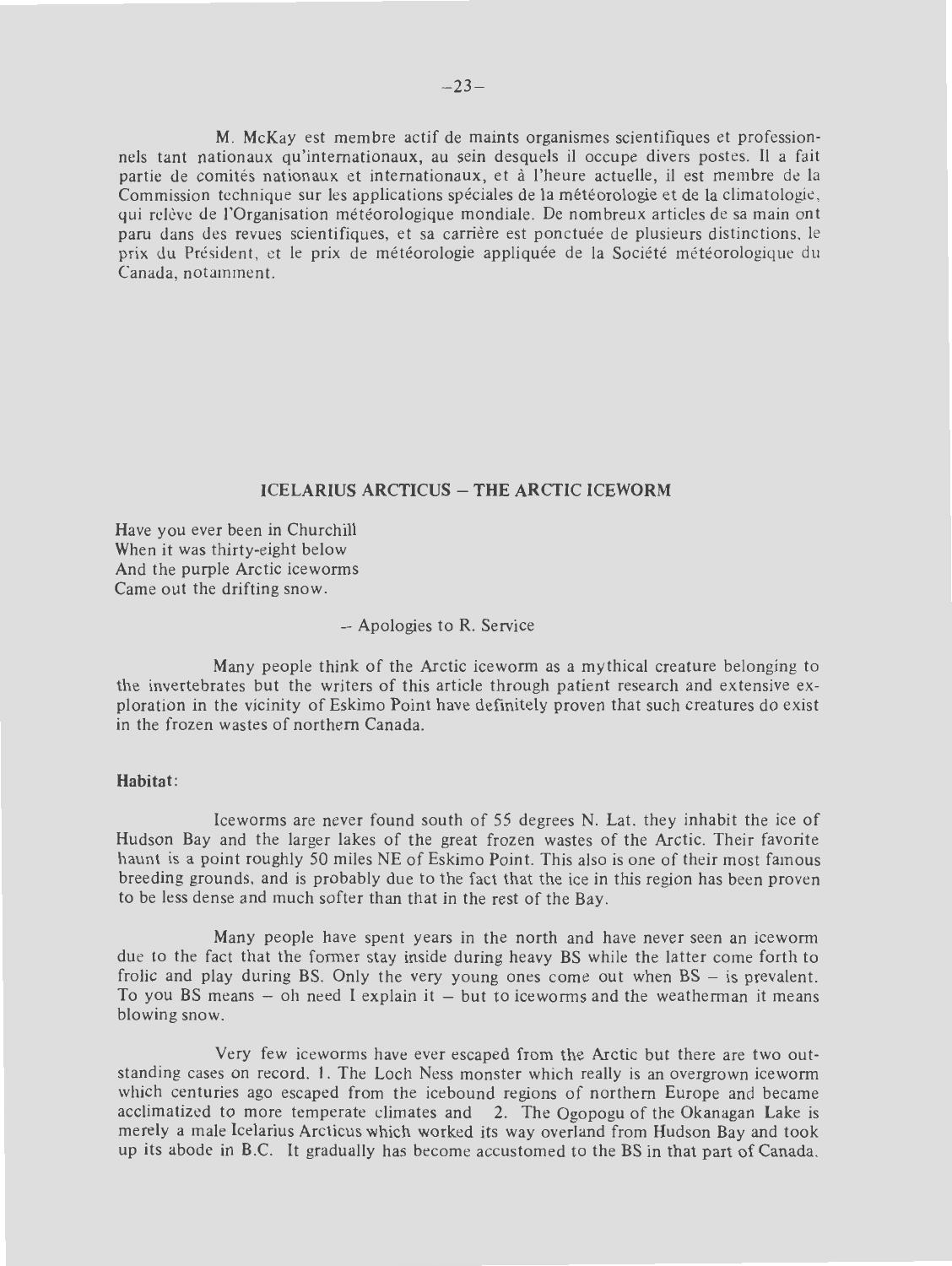Due to the splendid co-operation of No. I ASU we have been able to make a very close study of the variety found in our vicinity. On a routine trip to Eskimo Point several weeks ago when **BS+** was very dense we noticed a winding tortuous trail on the ice of the Bay. On closer examin ation we noticed what appeared to be two Eskimos with a 4 foot creature hitched in tandem, racing across the ice in pursuit of a seal. Several days later we landed near this point and remained for several days studying the multitude of specimens which we found.

From our studies we deduced the following:

To convince you that iceworms do exist and have done so since the beginning of time we give you this magnificent drawing of one of the large males.

- I. The three beautiful white horns shaped like the horn of cornucopia. These vary in length.
- 2. The head is of a velvety tex ture and a rich deep purple color.
- 3. The long sinuous lissom body enclosed in a snow white ruberoid sheath which is irridescent and exhibits a peculiar sheen.
- 4. The male also has 3 prongs attached to his nether extremities the center one being red the others blue. The red one is used to propagate the race the others are thrust forth from the burrow to detect conditions of BS+ to enable the iceworm to know when to come forth.

- 5. The female  $-$  no real large ones were found  $-$  is less gaudy as is the case with most of the opposite sex. Her only distinguishing feature is a red mouth. She does no work nor is she interested to any extent in the BS of the male - she merely looks on. She never takes part in their frolic and fun.
- 6. Another scientific fact that we were able to establish is that in years when Kee birds are plentiful iceworms are so scarce. This is due to the fact that the Kee bird feeds on the young of the iceworm. Since Kee birds seem to be moving into Churchill at present we expect Icelarius Arcticus to become practically extinct by Feb. 15, 1946.

It is rumored that the fourth estate has already captured a Kee bird and have it in captivity in hut 13. We could suggest that unless they want to have the Blue Cross Society sending telegrams to Ottawa that they immediately release this bird and allow it to go back to the North Pole.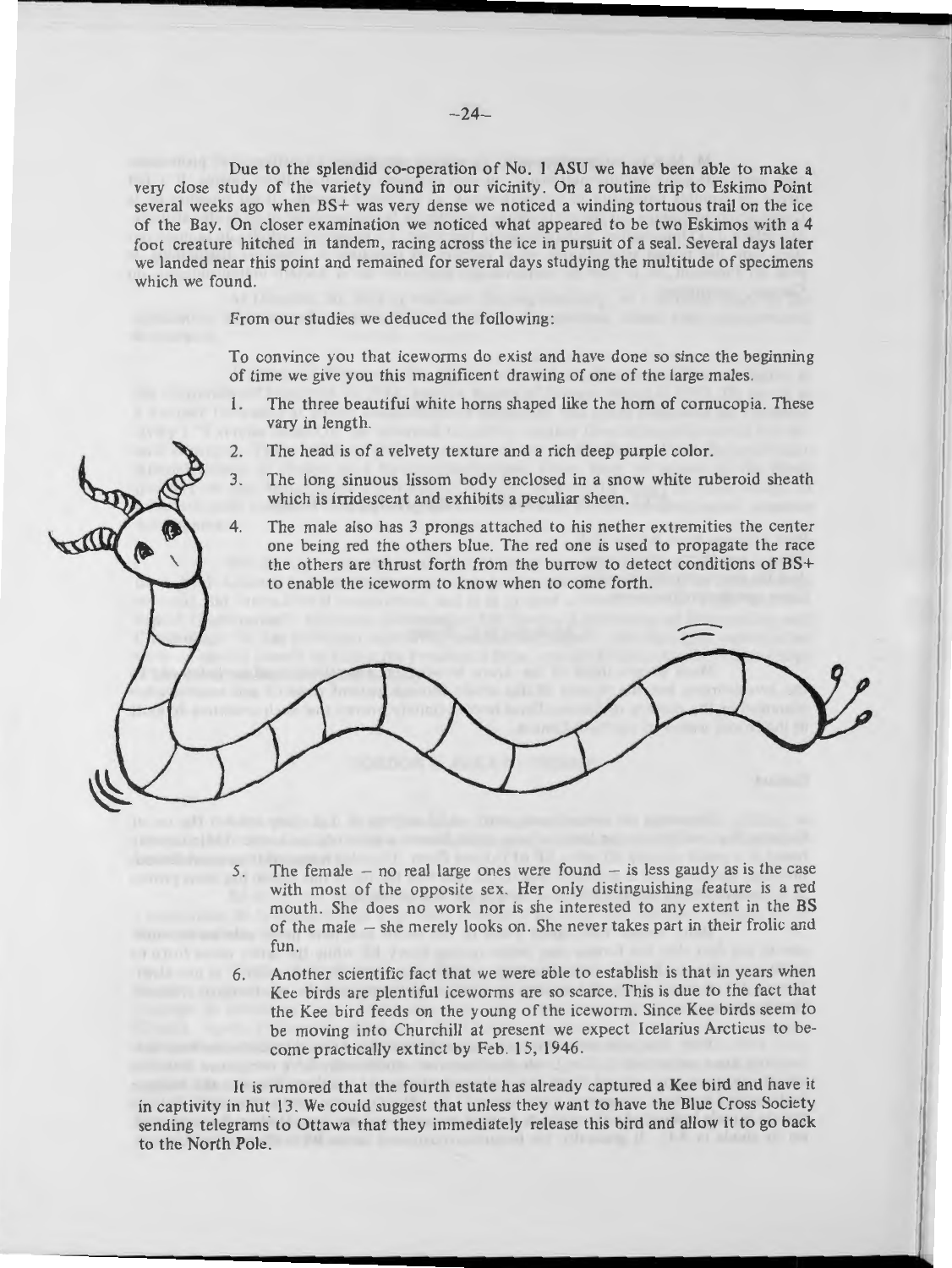It has also been rumored that the society for the prevention of drunkeness has been making strong protests against Exercise Musk-Ox rumration . As a substitute for the drastic action against this body of misguided frustrated females as suggested by Maj. Hersey may we propose that an expedition be sent to the haunts of Icelarius Arcticus in the area already described in this article to hunt these iceworms and transport them back here and extract their blood for-and we have never breathed this to a living soul-instead of blood in their simple venous system they have C2H5OH which to the chemist is ethyl alcohol. A male IO feet long will yield approximately 6 gallons which a human male 6 feet tall cannot consume for some time.

In conclusion we will be publishing articles from time to time and will be only too glad to give anyone the benefit of our knowledge of iceworms. If its weather forecasts you want go to Hap Mitchell and if its information on iceworms you want come to us.

Again we wish to thank the commanding officer and his pilots and navigators and all the members of No. I ASU for their splendid efforts in making our research possible. To the gallant men of this unit we dedicate this portrait of the largest iceworm ever gazed upon by human eye.

> Prof. Thurber T.P. Stewart Iceworm Walt Fryers Mukluk Jack Lauder

> > Jan. 25, 1946

Presented to Officers Mess Party on the Churchill Base Exercise Musk-Ox  $-$ January 25th, 1946.

Many of our readers will doubtless recognize the authors of this outstanding presentation. We understand that this presentation formed the basis of an article for the Chicago Tribune.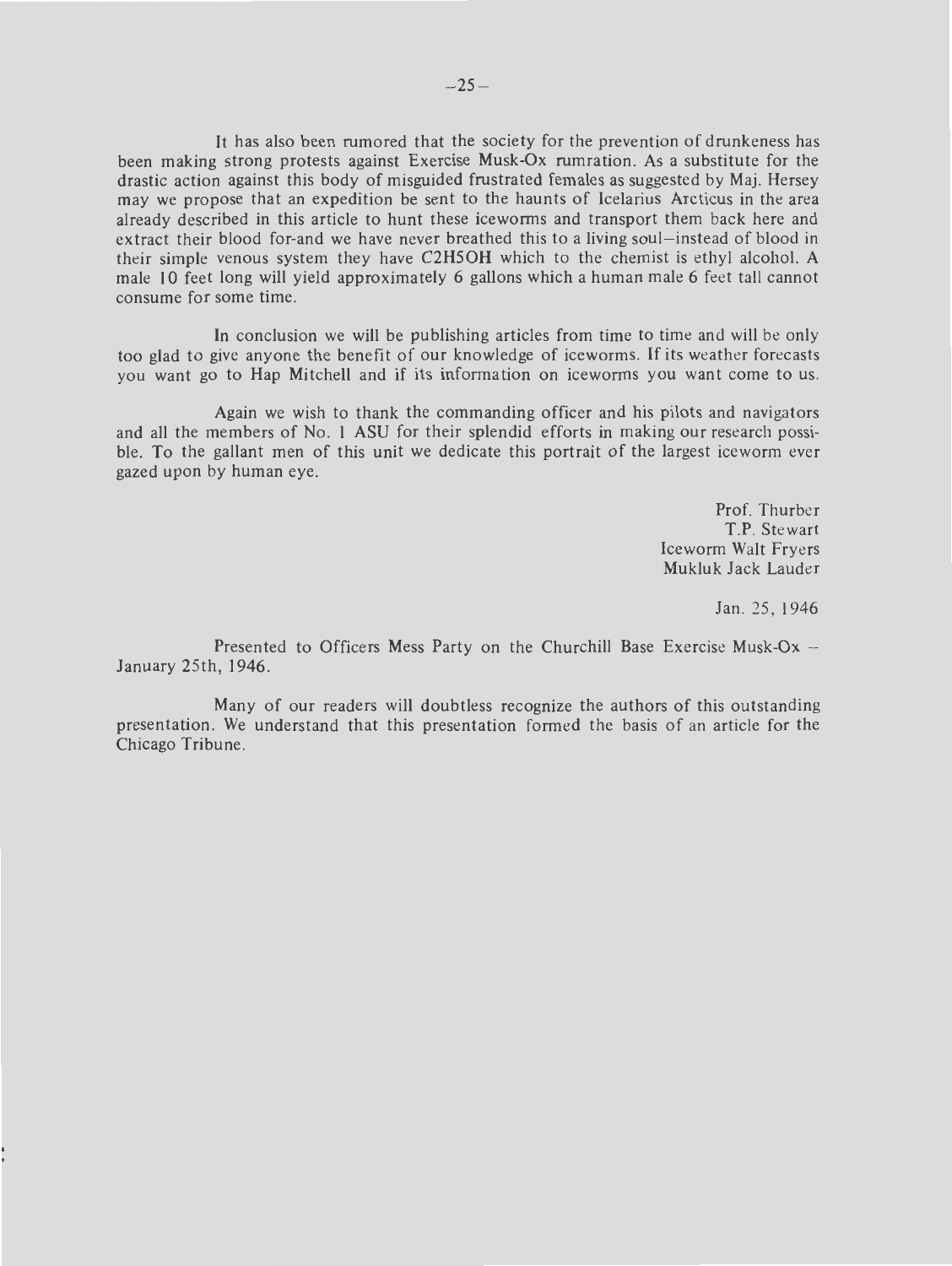**PERSONNEL Example 2008** The following have accepted positions as a result of competitions: Les personnes suivantes ont accepté ces postes après concours:

76-DOE- TOR- CC- 234 Met. Instructor **MT** 4 Air Transport and the state of the state of the state of the state of the state of the state of the state of the state of the state of the state of the state of the state of the state of the state of the state of the state CFB Trenton

G.H. Bennett

76- DOE- TOR- CC- l 36

Weather Presentation Tech. EG-ESS-6 National Capital Region

J. Audet

Quebec Region ST-SCY-2

76-MDE-RQM-CCID-3

C. Labonne

The following transfers took place: Les transferts suivants ont été effectués:

S. Dupuis

**L** 

J.B. Merrick

FROM: De Alberta Weather Office TO: A CFB Trenton

FROM: De 1 CAG Baden TO: A CFB Greenwood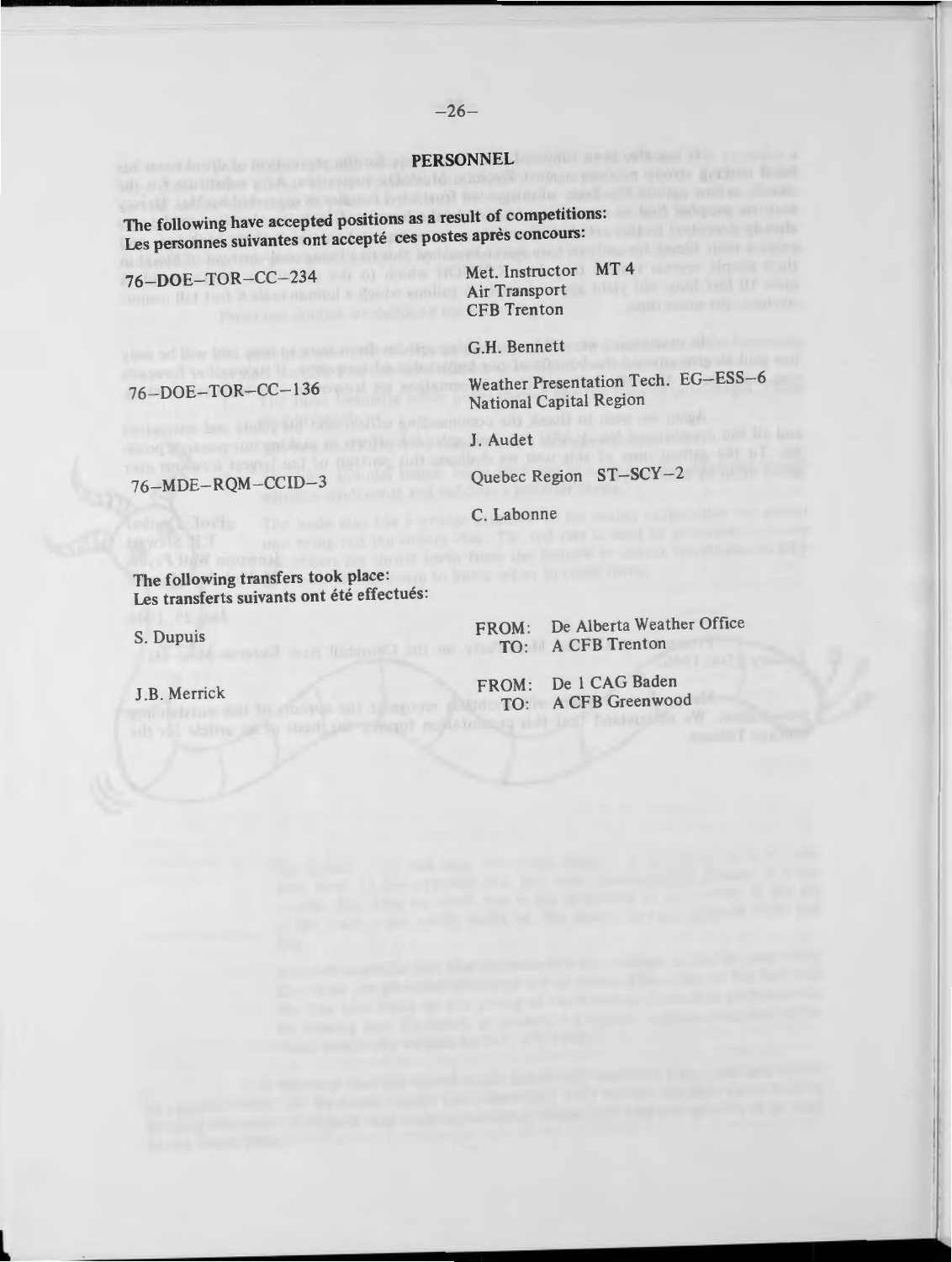# **TRIVIA**

When change is successful, we look back and call it growth.

#### \*\*\*\*\*\*\*\*

Whenever you find yourself in an angry mood, stop and find out why. Then figure out something constructive to do about it. Never stay angry  $-$  people who do are digging their own graves.

#### \*\*\*\*\*\*\*\*

There is nothing so easy but that it becomes difficult when you do it with reluctance.

\*\*\* \*\*\*\*\*

Exhiloration is that feeling you get just after a great idea hits you, and before you realize what's wrong with it.

\*\*\*\*\*\*\*\*

Stumbling blocks sometimes make the stepping stones to happiness and success.

\*\*\*\*\*\*\*\*

There's nothing like a rough sea to make a traveller look like his passport picture.

\*\*\*\*\*\*\*\*

Marine Weather Warning  $-$ "Vessels large may venture more, But little boats should keep near shore."

\*\*\*\*\*\*\*\*

It is as hard to flee from trouble as it is to run away from your shadow.

\*\*\*\*\*\*\*\*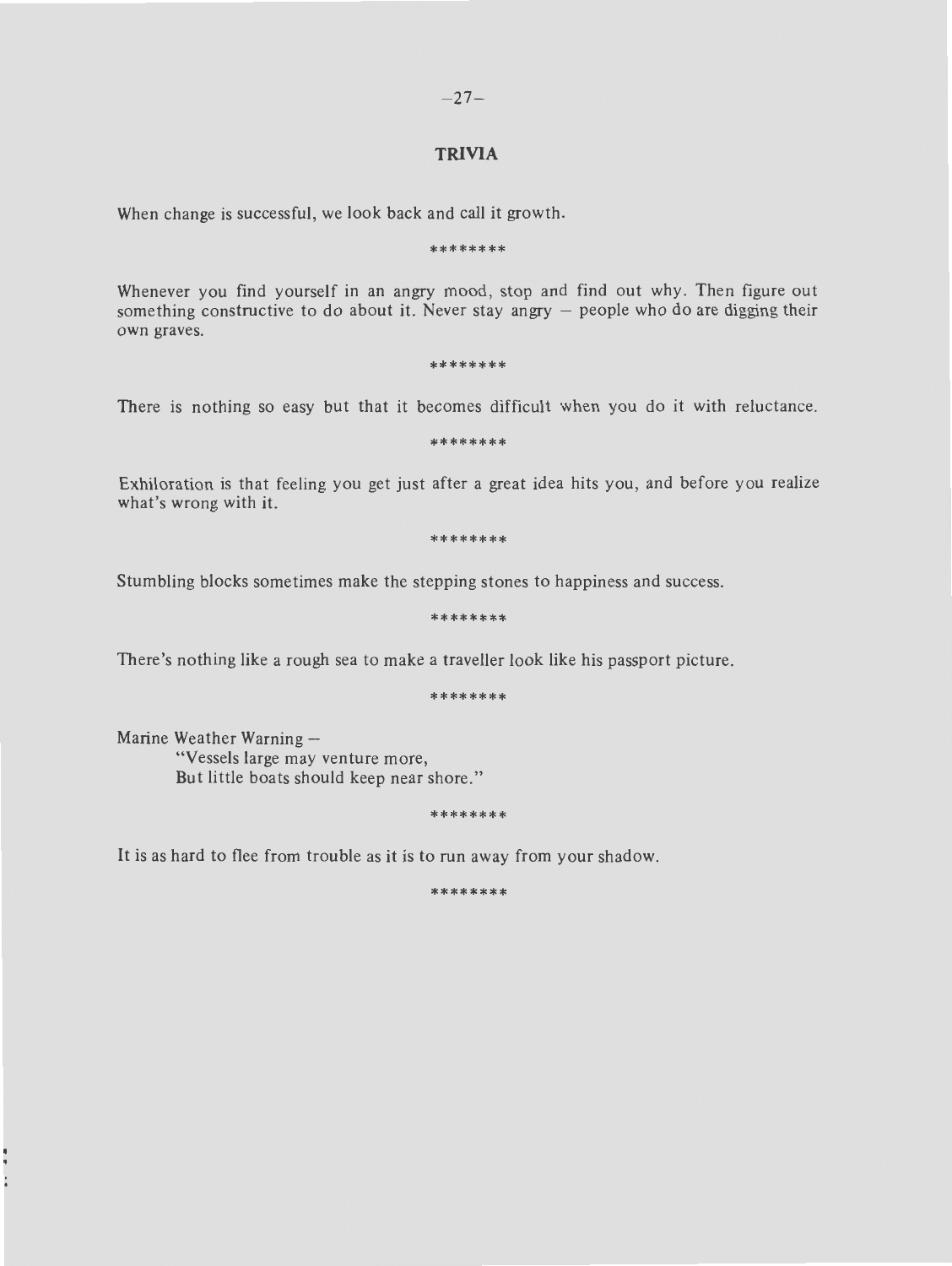# **EXPRESSIONS DIVERSES**

#### **Expressions**

Etre sur le spot Un oeil au beurre noir La moutarde me monte au nez Pousser une farce Se faire tirer l'oreille Ca n'a pas d'allure! **<sup>11</sup>**a perdu son air Arrete de dorer la pilule Tu es dans les patates Arrête de niaiser Voir les choses en noir C'est une cervelle d'oiseau

#### **Signification ou Equivalent**

Etre deja au travail Un oeil poché J'en ai assez Faire un blague Hesiter avant d'accepter  $C$ 'est ridicule! II a perdu sa bonne humeur Arrête de cacher la vérité Tu te trompes complètement Arrete de dire des sottises Etre pessimiste Il ne réfléchit pas avant d'agir

# **BUZZ WORDS FOR BUREAUCRATS INTERDISCIPLINARY DIALOGUES**

- 
- 
- 
- 
- 
- 
- 
- 7 interdepartmental 7 categorical 7 consultant 7 consultant 8 militant 8 hardware
- 
- 
- 
- 
- 2 upgraded 2 compatible 2 somewhat compatible 2 somewhat compatible 2 source 2 source 2 source 2 source 2 source 2 source 2 source 2 source 2 source 2 source 2 source 2 source 2 source 2 source 2 source 2 source 2 source 2
	-
	-
- 5 enhanced 5 environmental<br>6 progressive 6 humanistic
	-
	-
	-
- 8 militant 8 discrete 8 hardware 8 hardware 8 hardware 8 hardware 8 hardware 8 hardware 8 hardware 9 centrication 9 sophisticated
- 0 preferential 0 revisionary 0 proliferation 0 production 0 production 0 production 0 production 0 production 0 production 0 production 0 production 0 production 0 production 0 production 0 production 0 production 0 produc
	- 1 duplicate 1 instrumentation<br>2 compatible 2 sovereignty
		-
	- 3 tripartite 3 accommodation<br>4 auditing 4 accommodation
		-
- 4 expedited 4 auditing 4 auditing 4 repression<br>5 enhanced 5 environmental 5 development
	- 6 humanistic 6 incompatibility<br>
	7 categorical 1 7 consultancy
		-
		-
		-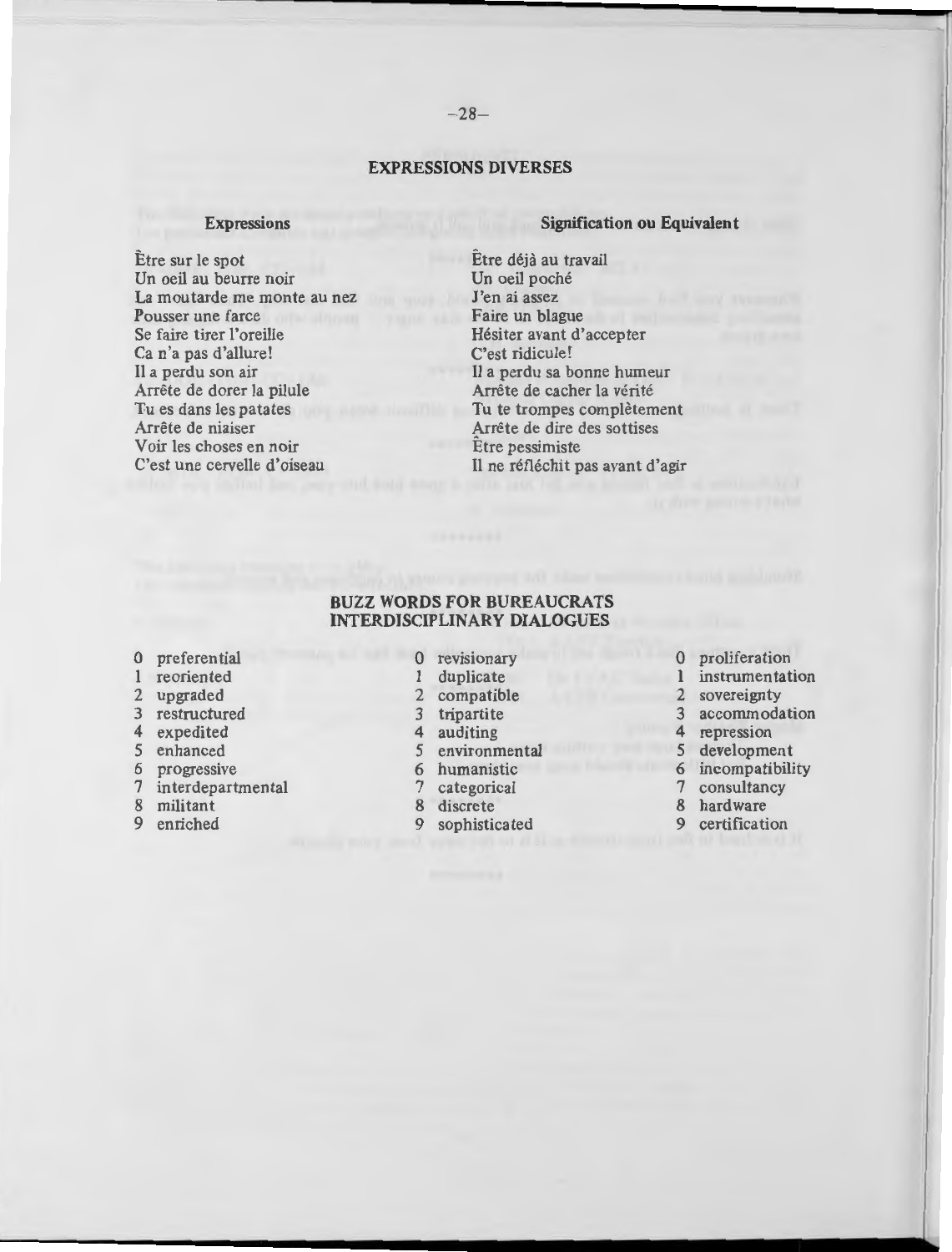# **PROVERBES QUEBECOIS**

"La valeur n'attend pas le nombre des années" La valeur de quelqu'un n'est pas liée à son âge.

"Il ne faut pas avoir les yeux plus grands que la panse." Il ne faut pas trop en désirer.

**"Mains** froides, coeur chaud." Une apparence rébarbative cache un coeur d'or.

"L'argent ne pousse pas dans les arbres." L'argent est difficile à gagner.

"Partir c'est mourir un peu." Se séparer est toujours cruel.

"On n'attire pas les mouches avec du vinaigre." On n'obtient rien par la colère.

"Chacun ses qualités, chacun ses défauts." Personne n'est parfait.

"Ce n'est pas tous les jours fête." On ne s'amuse pas toujours.

"Il ne faut pas mesurer les autres à son aune." Il ne faut pas juger les autres d'après soi-même.